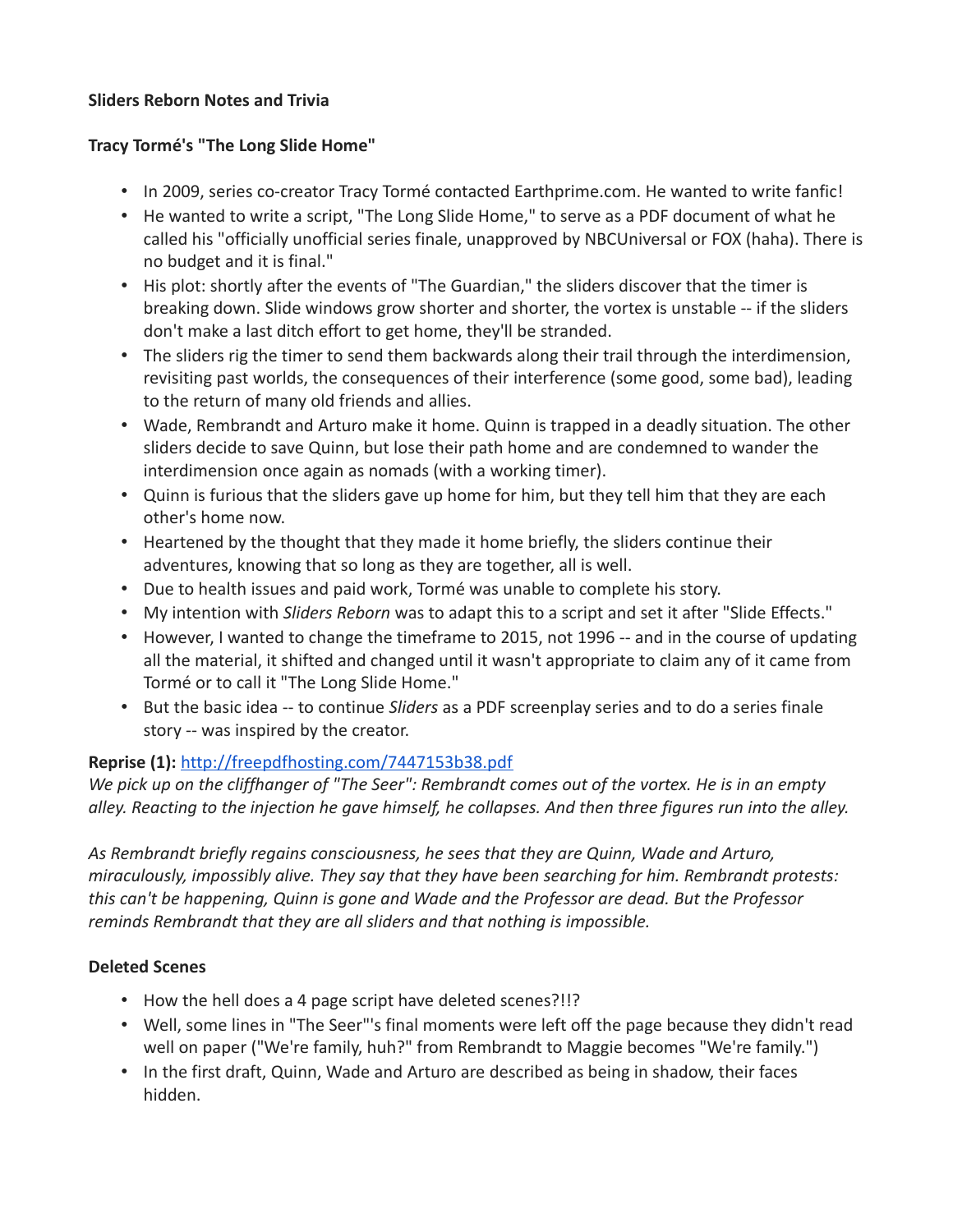• But, with the cost of de-aging effects going so low that low-budget shows like *Supernatural* can use them briefly, it seemed appropriate to say that Quinn, Wade and Arturo appear in their 1996 - 2000 ages.

### **Behind the Scenes**

- I always wished that "The Seer" would have ended this way and wrote on the Bboard years previously explaining how this would have been possible.
- The sliders, if kept in shadow, could have been played by James Bamford (Quinn's body double in "The Unstuck Man"), Maria Stanton (Wade's double in "Requiem") and Anthony Genoverse (Arturo's double in "The Seer") with Robert Floyd doing Quinn's voice, Sabrina recording her dialogue during the session for "Requiem" and Rhys-Davies impersonator Bob Joles performing the Professor's dialogue.
- There would have been no problem explaining how the lost sliders were alive or working without the actors in the Season 6 premiere because there wasn't going to be one.
- "The Seer" could have ended on this moment of beautiful, impossible, inexplicable hope.
- I felt comfortable doing it with this script because I intended to immediately have a 15 year time gap between "Reprise" and "Reunion."

#### **Feedback**

Response to these 4 pages was universally positive, and reader Chris Deaver (Chaser9) joked that Arturo might as well have said, "We are sliders, Mr. Brown; you should know by now that no explanation is necessary."

#### **Reunion (2):** <http://freepdfhosting.com/7122122521.pdf>

*Twenty years after the first slide, the sliders are home, alive and well and the Kromagg invasion appears to have been erased from reality. Wade is a high school guidance counsellor. Rembrandt is a sound engineer. The Professor is a science fiction author. Quinn Mallory is missing. But when one of Wade's students, a troubled teenager named Laurel Hills, begins to experience shifts in reality that include a nasty scrape with a Season 3 monster, Quinn Mallory reappears and reunites the original sliders to investigate.*

*The sliders determine that a neutrino signal is being transmitted across the multiverse, warping reality and threatening its destruction. Wade, Rembrandt and Arturo grudgingly agree to join Laurel and Quinn in a new journey through the interdimension where they will track the signal back to its source and shut it down. They trigger the vortex and step in, beginning their adventures once again.*

### **Deleted Scenes**

- There were a lot more detailed references to Seasons 3 5 in the original draft: Quinn was to give his mother a detailed account of how the Kromagg-human war ended and describe the adventures between "Reprise" and "Reunion" in which the original sliders spent a year fighting Kromaggs, encountering Kromagg clones of Colin Mallory, running into Logan St. Clair and eventually defeating the Dynasty.
- There was also an explanation from the Professor that the Season 3 monsters had been Kromagg experiments in genetically engineered weapons.
- All this was discarded once the rest of the story took shape and this information no longer fit.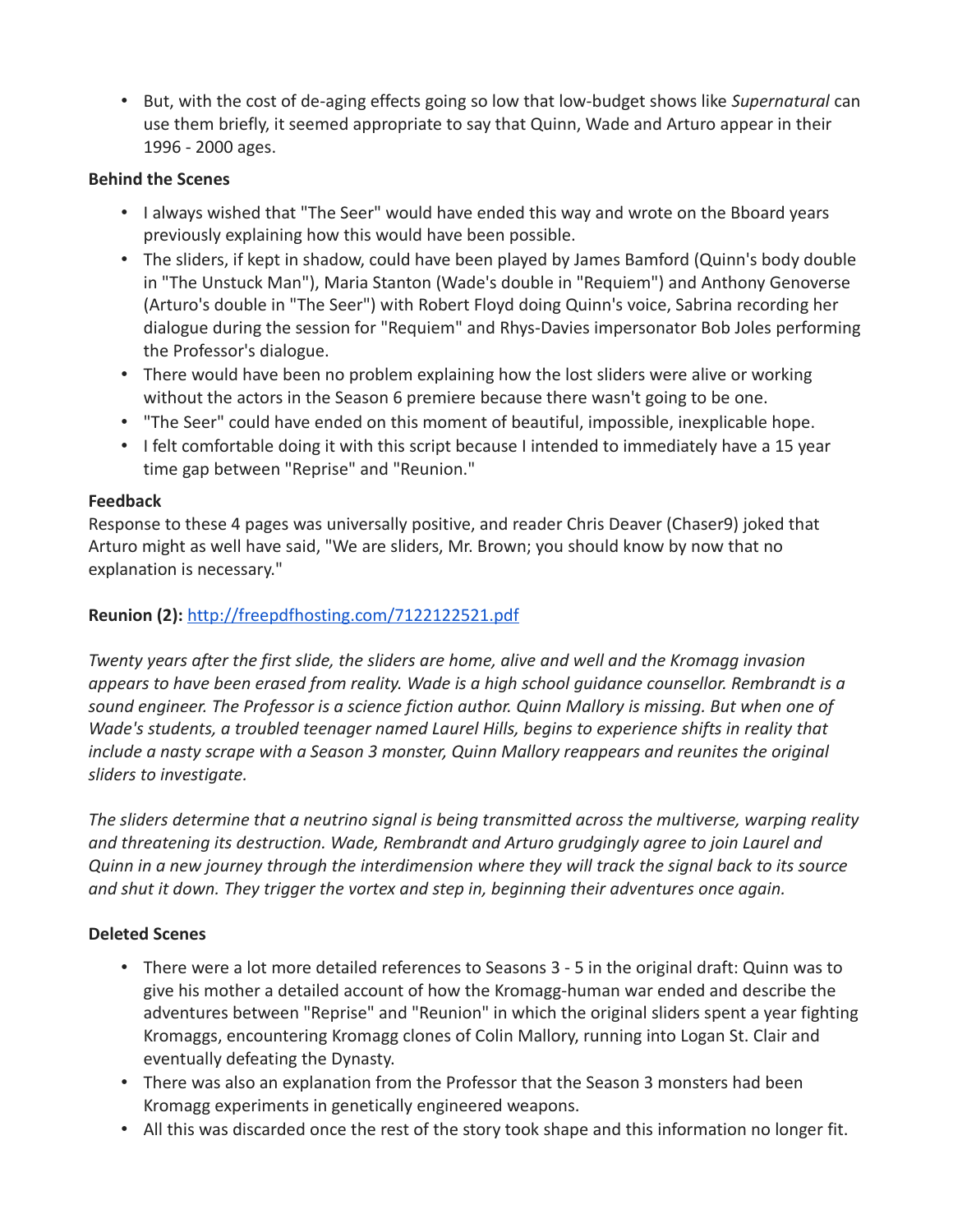- Also, editor Matt Hutaff advised against referring to the past for its own sake, pointing out that after 14 years, Amanda and Quinn would not still be having this conversation.
- Laurel's drinking problem was not in the original outline and was added to the script only when I realized I needed to explain why Laurel went into Quinn's basement.
- Laurel's classroom scene was not in the original outline, and editor Matt Hutaff advised adding it to sell her reality problems.
- There is a removed scene where Wade and the Professor discuss Rembrandt's descriptions of the Season 3 monsters which they themselves don't remember and wonder if Rembrandt has brain damage. I removed it because it misleadingly suggested the Season 3 monsters were Rembrandt's delusions.
- Laurel Hills was originally Laurel Cross, a teenager who'd lost her sister in a car accident for which Laurel was responsible and hoping sliding might reunite her with a double; this was removed when I received a better idea.

### **Behind the Scenes**

- This was a fun script, written painlessly and joyfully.
- My approach was to treat "Reunion" not as Season 6, but as Season 20 with the idea that the offscreen Seasons 6 - 19 resolved all outstanding plots and ended with the modern situation of all the sliders alive and well and home.
- While writing Laurel Cross, a *Sliderscast* episode suggested something for Quinn Mallory's future and I decided to use their idea (which is revealed in "Revelation"). This is why podcaster Jim Ford received a **Special Thanks** credit.
- Editor Matt Hutaff was horrified by joking, comic, sitcom approach of the pages I sent him and protested that they undermined the danger and threat.
- Matt was particularly appalled by the sequences where Rembrandt gains and loses a new Cadillac, asking why I was writing the story like it was all a big joke.
- Matt also aided me extensively in coming up with explanations for why the sliders need to go sliding again and why their journey will be random; where I was vague and unclear in my original outline, Matt's strong sense of plotting could make the rules clear and specific.
- This push and pull between my comedic sensibilities and Matt's plot-driven mindset made for a very capable collaboration.
- The script also set up an Earthprime.com contest.
- When writing the script, I realized that every bystander and Cop #2 character could be a double of a guest-star from the original series.
- Earthprime.com proceeded to arrange a contest where readers who identified all the doubles would win a *Complete Sliders* DVD box set.
- Nobody won; nobody could identify Rembrandt's accountant. (It's the Seer.)
- On March 20, I had a final draft of the screenplay but desperately needed to copy-edit it.
- A loud party under my apartment made it impossible to concentrate and the police were occupied with solving murders and too busy to come to my aid.
- I proceeded to rent a hotel room and managed to get the script uploaded to Earthprime.com on March 22, 2015 -- twenty years to the day the Pilot aired.
- This zero-dollar project was now \$180 overbudget.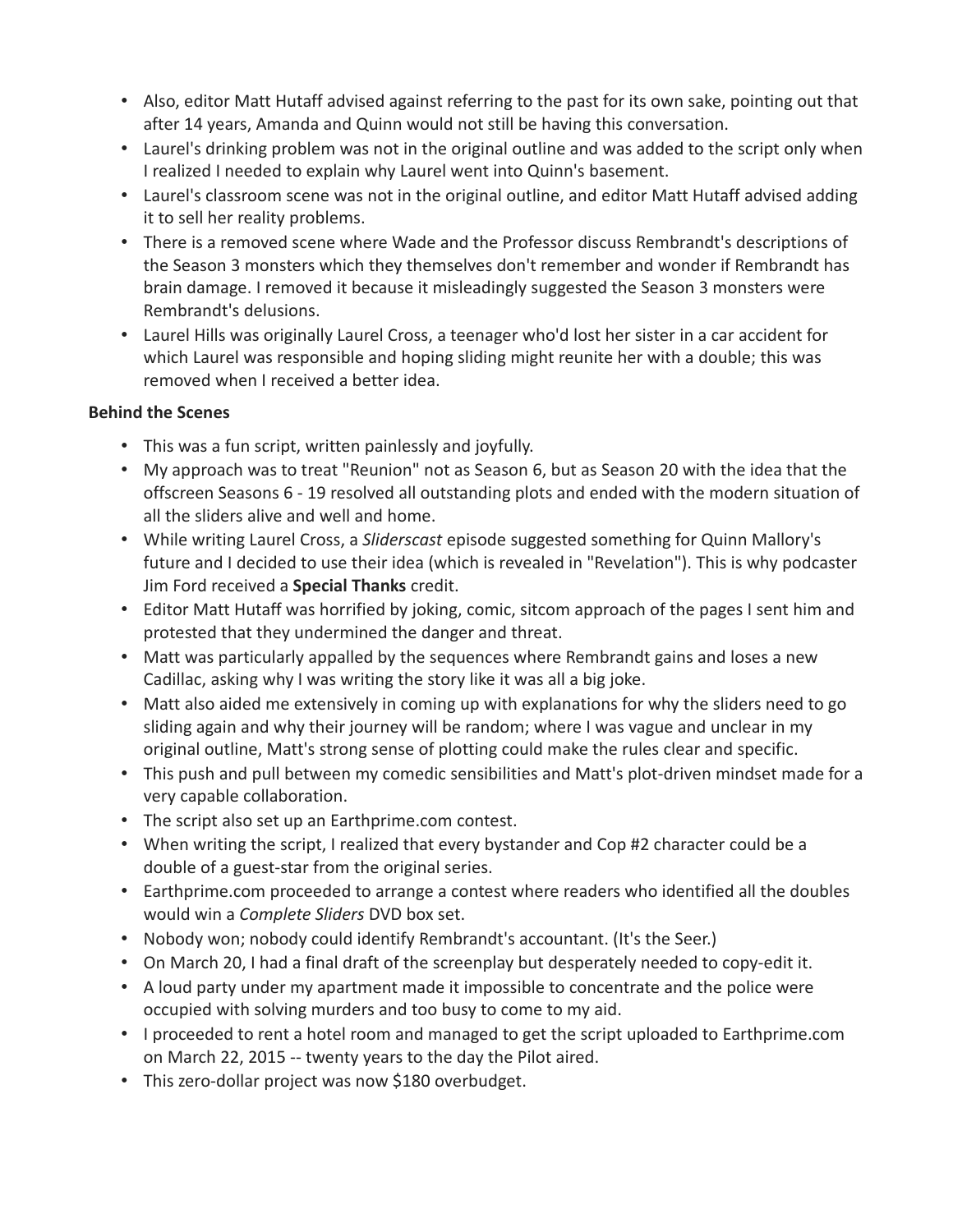## **Feedback**

The feedback to "Reunion" was mostly good:

- Slider Quinn21 enjoyed Laurel as an entry-level character to the sliders 20 years after the Pilot.
- Matt Hutaff and Informant enjoyed the mystery of how the sliders could be alive and well and home while being happy to have the quartet back together.
- Genevieve Conrads and Soren Berger liked parallel Earths briefly glimpsed, specifically the one where Starbucks is a religion and where peanuts are a biohazard.
- Jeffrey McLaughlin enjoyed the continuity references to the past and was especially amused by the reference to 2D Zercurvians of the *Sliders: Armada* comic book.
- Cyrokin felt that the dialogue was an effective pastiche of the actors while indicating that they were all 20 years older in 2015.
- The scene where Rembrandt loses another Cadillac and the final pages where the sliders snipe at Quinn before leaping into the vortex were the most popular scenes in the script.

In terms of negative feedback:

- Matt (who only read the outline and specific scenes) felt there were too many chase scenes.
- John Fallaci felt that the tech-phobic world was entirely too derivative of "Gillian of the Spirits" and found the lengthy exposition from Coach Almquist about the alternate history to be clumsy.
- Omnimercurial said he didn't feel Quinn would have the long-term planning skills needed to do charity work.
- No otherman said he felt Quinn had not matured and was indistinguishable from his character in the Pilot episode.
- Slider Quinn21 expressed confusion as to why Wade didn't remember the rock star vampires. (This will be explained.)
- Matt Hutaff objected strongly to Rembrandt's characterization, remarking that after five years of sliding, Rembrandt should not have been cowering behind a door or upset over a car.
- Matt was appalled by the final page of the sliders sniping at Quinn, finding it extremely silly and completely wrong for what in his view ought to be a serious science fiction drama.
- Matt also felt that the humour-oriented tone made all the characters sound the same.

### **Revelation (3):** <http://freepdfhosting.com/9eea7081a5.pdf>

*The sliders -- Quinn, Wade, Rembrandt, Arturo and Laurel -- explore three parallel Earths, each of which is facing doomsday scenarios: one Earth's water supply has been contaminated, one Earth's population has become a doomsday cult and one Earth is so badly polluted that sunlight is blocked. And stranger still: each Earth has hundreds of thousands of clocks scattered across the planet, each clock counting down to zero -- to doomsday.*

*The sliders finally confront the creator of the doomsday clocks: it's Smarter Quinn from the Pilot. He reveals that after the human-Kromagg war, reality was damaged: the only branching point in this rebuilt multiverse is March 22, 1995. The 1995 limitation means that all Earths have the same history to that date and no worlds will split from subsequent points -- meaning that every version of humanity*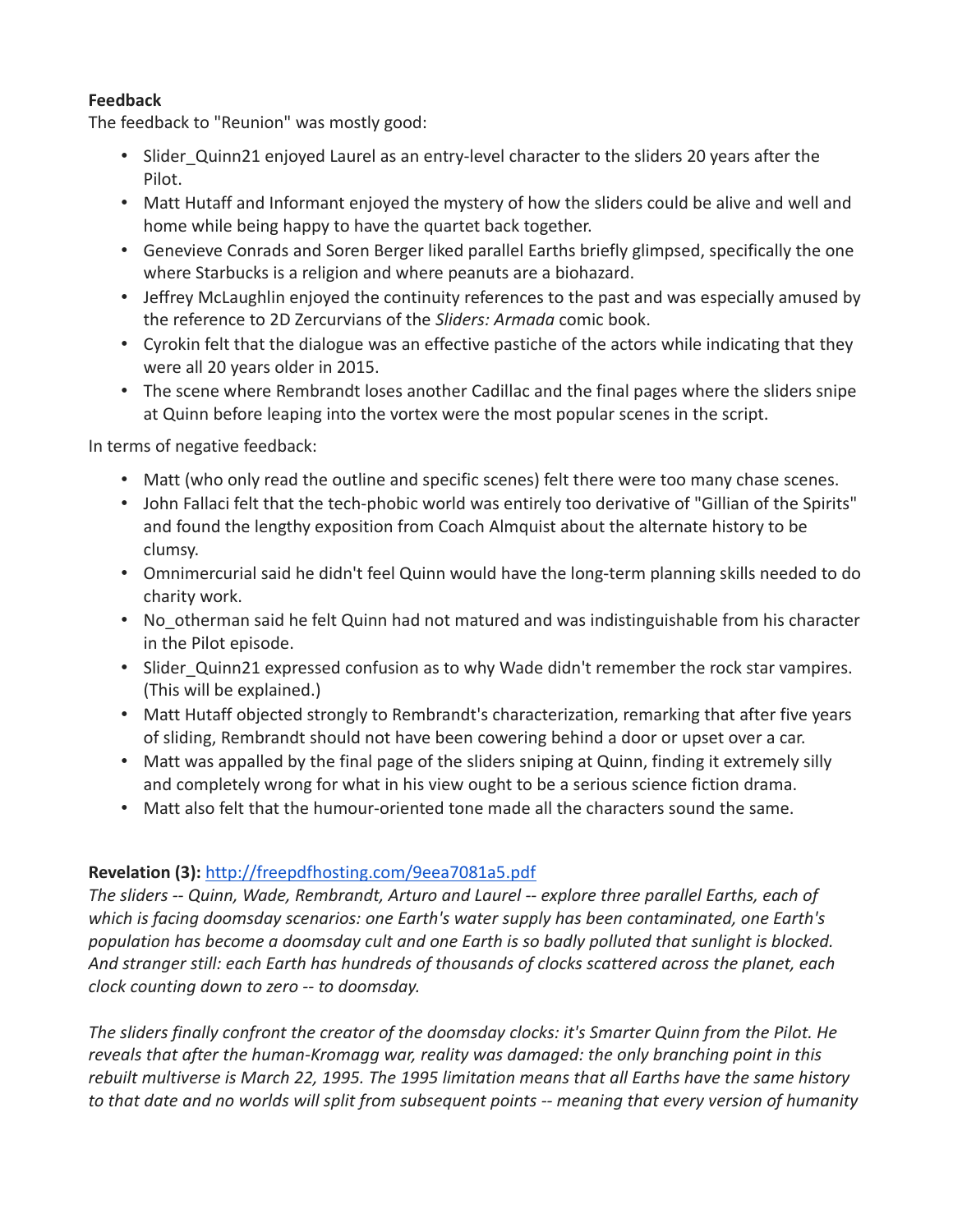*is trapped in the choices made up to that date, choices which have seen all variations of the human race either destroy itself now or put itself on that same path.*

*Smarter-Quinn's doomsday clocks will collapse the multiverse and restart it without the 1995 limitation, but doing so will erase everyone currently in existence. Smarter Quinn triggers the process, but Quinn and his friends successfully stall and stop the collapse. However, their efforts have consequences: the city of San Francisco back home has now merged with over 800 parallel versions of itself.*

## *Also, Laurel turns out to be Quinn's daughter from "Love Gods."*

### **Deleted Scenes: First Draft**

- The [original plot](http://freepdfhosting.com/2a463f1d59.pdf) for "Revelation" has a different set of parallel Earths: one where war is the most popular spectator sport of all time, one where the population has lost the ability to determine what is true or false due to the ability to falsify information and evidence online, and one where America is the sweatshop labour capital of the world.
- The doomsday clocks were not featured; I hadn't thought of them yet.
- The original outline ends with the sliders trapped in Doppler Computers and all the Season 3 monsters outside the building.

### **Deleted Scenes: Second Outline**

- The second draft of the outline for "Revelation" was more like the actual script.
- In the outline, the organ harvesting aspect of the poisoned-water Earth was absent.
- In the scene where Laurel is cornered in the watchmaker's shop, the scavengers were originally to declare they intend to rape her.
- This was altered to the scavengers wanting Laurel's organs. I then added dialogue in other scenes about how on this world, uncontaminated human organs are a commodity.
- Also in this version of this outline: the second Maggie-double that Rembrandt encounters was not a spy or a secret agent, but a civilian woman about to commit suicide due to her fear of the doomsday clocks. This was replaced with the Millennial Tower sequence instead.
- In the second draft outline, Quinn is shocked to learn that Laurel is his daughter. When scripting, I couldn't make Quinn's surprise flow well, so I scripted the scene to say Quinn had known all along, then went back and added the scene where Quinn is stunned by Laurel's eyes being just like his.
- In the outline, the clocks are not scattered across only three Earths; they are scattered across hundreds of thousands of parallel Earths. This was reduced to only three Earths having the clocks.
- Also in the outline, Quinn improvises all the equipment to shut down the doomsday clock process, but when scripting, it was impossible for Quinn to assemble all the equipment, so I rewrote it so that he'd prepared it in advance.

### **Behind The Scenes**

Oh boy.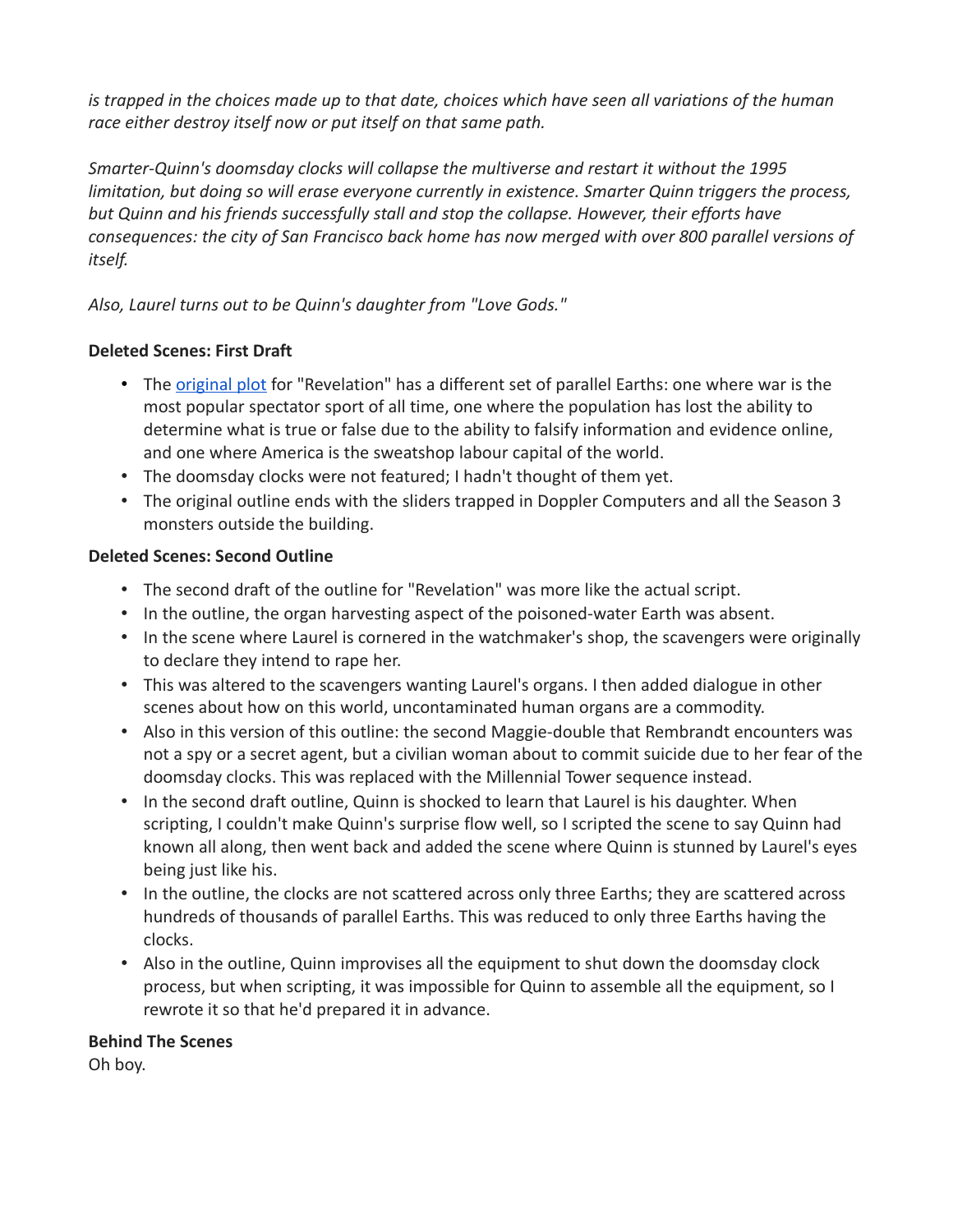#### **Exit: Matt Hutaff**

- The writing of this script was a troubled and difficult enterprise during which I fired Matt Hutaff off *Sliders Reborn* shortly after he quit.
- Not being the greatest at world-building, the first draft of the plot consisted largely of action sequences -- fighting soldiers in battle armour, infiltrating a manufacturing plant.
- It would end with a cliffhanger in which Smarter-Quinn unleashed the Season 3 monsters on the sliders.
- I told Matt that I was terrible at building parallel Earths and needed his help; Matt told me my material was beyond his ability to fix. He wrote:

*Here's where I'm confused, and I need you to answer me honestly. You say you want to write just the four sliders sitting around and bullshitting, but you've done absolutely none of that. You've just stitched together a bunch of set pieces that do not make sense and rely on the flimsiest of machinations to move things along.*

#### *What is it you're trying to accomplish?*

*If it's a classic* Sliders *adventure, do you define "classic" as capture/escape set pieces? If you define it as character work, where's the character work? If it's a mystery, why are the mysteries not central to the story? If it's a return to form, a back to basics approach, why does it rely on so much of what came before?*

*So you ask how I would try and integrate your beats for alt-worlds? I wouldn't. There's just nothing there beyond the set-pieces, it's just window dressing.*

- He quit.
- He was still willing to let me post *Sliders Reborn* on his website.
- I was crushed -- I knew my material was awful, but I had thought Matt could help me out.
- It's very kind of people to treat me like some sort of *Sliders* deity, but the truth is that I am bad at world-building and creating stories to explore worlds.
- I'm not an alt-history guy. I'm a sitcom guy. Sitcom Tom has nothing on me.
- As for why the outline had no characterization -- that's not something in outlines. Outlines, to me, are creating a dilemma, then a solution.
- When scripting, I like to let the characters do whatever feels natural, almost as though I'm letting the actors improvise.
- This understandably made my outline seem even more unworkable to Matt.

### **Enter: Nigel Mitchell**

- At this point, I contacted Nigel Mitchell, author of numerous excellent *Sliders* fanfics and selfpublished novels and pleaded for him to take over from Matt as editor.
- Nigel agreed -- but the first thing I did was rewrite the "Revelation" plot in response to Matt's exasperated dismissal.
- Matt was relieved and expressed strong approval for Nigel Mitchell taking over.
- I was relieved to discover that in all of Matt's reasons for declaring the story unworkable, there was a clear path to making it good.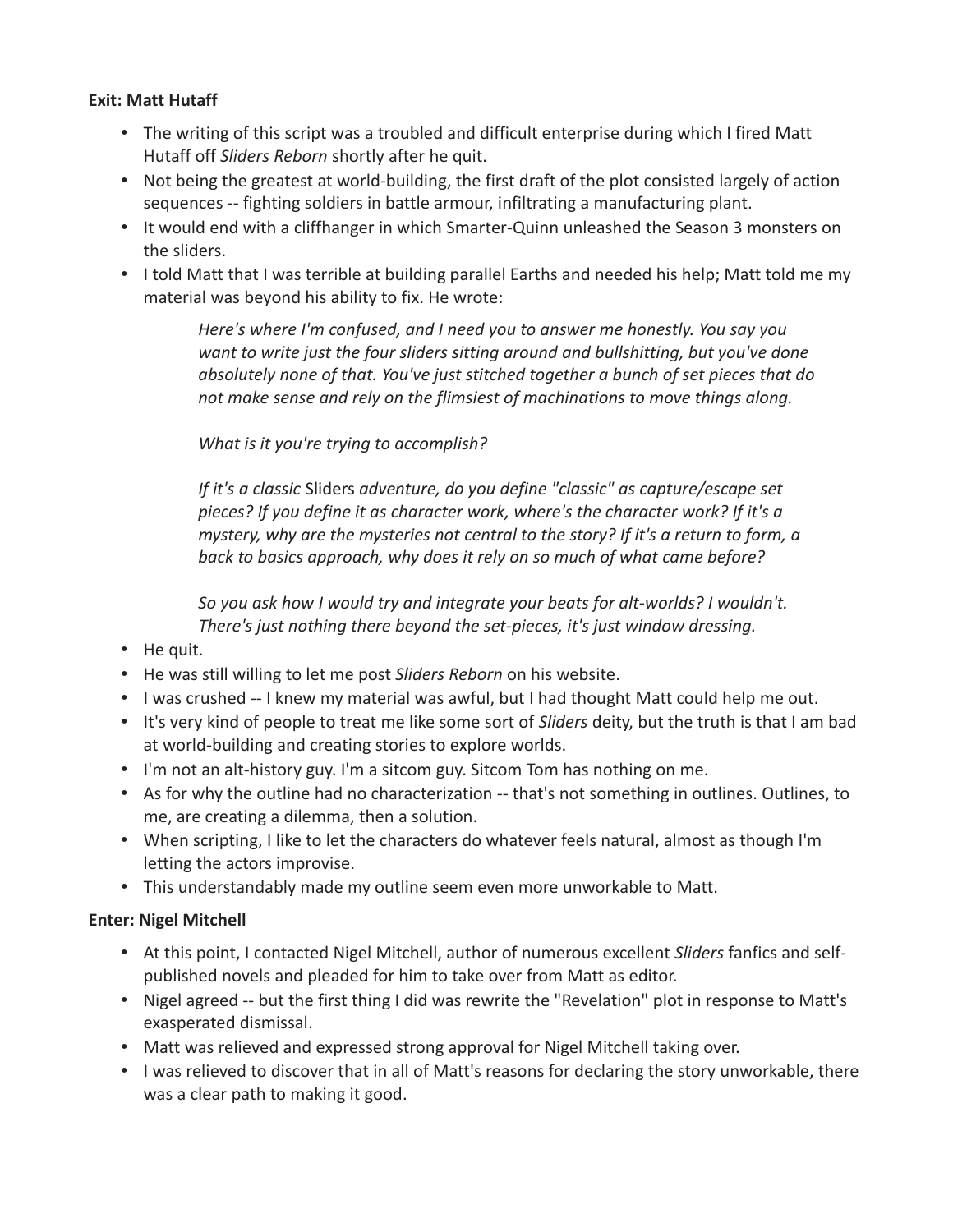- *Reborn* needed to be written as a series finale for *Sliders*. Therefore, all the worlds needed to reflect a sense of finality -- doomsday.
- I devised new alt-Earths with doomsday scenarios.
- The action sequences were replaced largely with scenes of characters chatting and interacting -- the sort of stuff I tend to be better at anyway!
- As a mystery to connect all three worlds, I drew inspiration from the *Doctor Who* episode "The Power of Three" and came up with the doomsday clocks counting down to the end.
- Their countdown in seven segment numerals is reminiscent of the timer counting down, reflecting how the sliders always lived with a ticking clock during the original series.
- As PO3 inspired the doomsday clocks, I included a special thanks to PO3 writer Chris Chibnall.
- Nigel provided numerous suggestions for fleshing out each of the three alt-history concepts of the three worlds I proposed -- all the little details and small background elements that make it feel real as well as the method by which the water could have been poisoned and the specific symptoms it would create and how the Teslanium works.
- Any of the details of the alt-Earths that make it come alive should be attributed to Nigel and it really shows his inventive brilliance and limitless imagination.
- Rembrandt's plot in "Revelation" was a direct reaction to Matt protesting Rembrandt's characterization in "Reunion," attempting to give Rembrandt an experience that would put him back to Season 5 competence.
- I began scripting.

# **The Second Maggie, Diggs and Conrad Bennish Jr.**

- The second Maggie with whom Rembrandt breaks into the Millennial Tower was originally a suicidal civilian terrified by the doomsday clock countdown whom Rembrandt talks out of killing herself.
- I found that a bit dull when scripting and went in a completely improvised direction, deciding the second Maggie would be a spy instead -- and then decided that Rembrandt would return from his side-mission with some plot device (the universal key).
- I was writing these script pages without a plot in place and with no idea where I would end up.
- Around this point, *Rewatch Podcast* coined the term "going Full Diggs" and I decided to bring in Diggs as a character for this sequence.
- When Conrad Bennish Jr. showed up in the penthouse, I was as surprised as Rembrandt.

# **The Return of Matt Hutaff**

- After scripting the Maggie segment, I hit a brick wall when I came up against a major plothole.
- The original plot had the clocks scattered across hundreds of thousands of Earths, and the doomsday clock process would be stopped by having the sliders short-circuit the clocks of the three Earths they'd visited.
- I couldn't come up with a clear, effective explanation as to why stopping the clocks of three Earths would stop all the other clocks.
- When I asked Nigel, he didn't know what to do.
- I approached Matt and begged for help.
- Matt graciously agreed to review the problem. He advised reducing the number of Earths with doomsday clocks to just the three, and to find some explanation as to why three Earths with doomsday clocks would destroy the multiverse.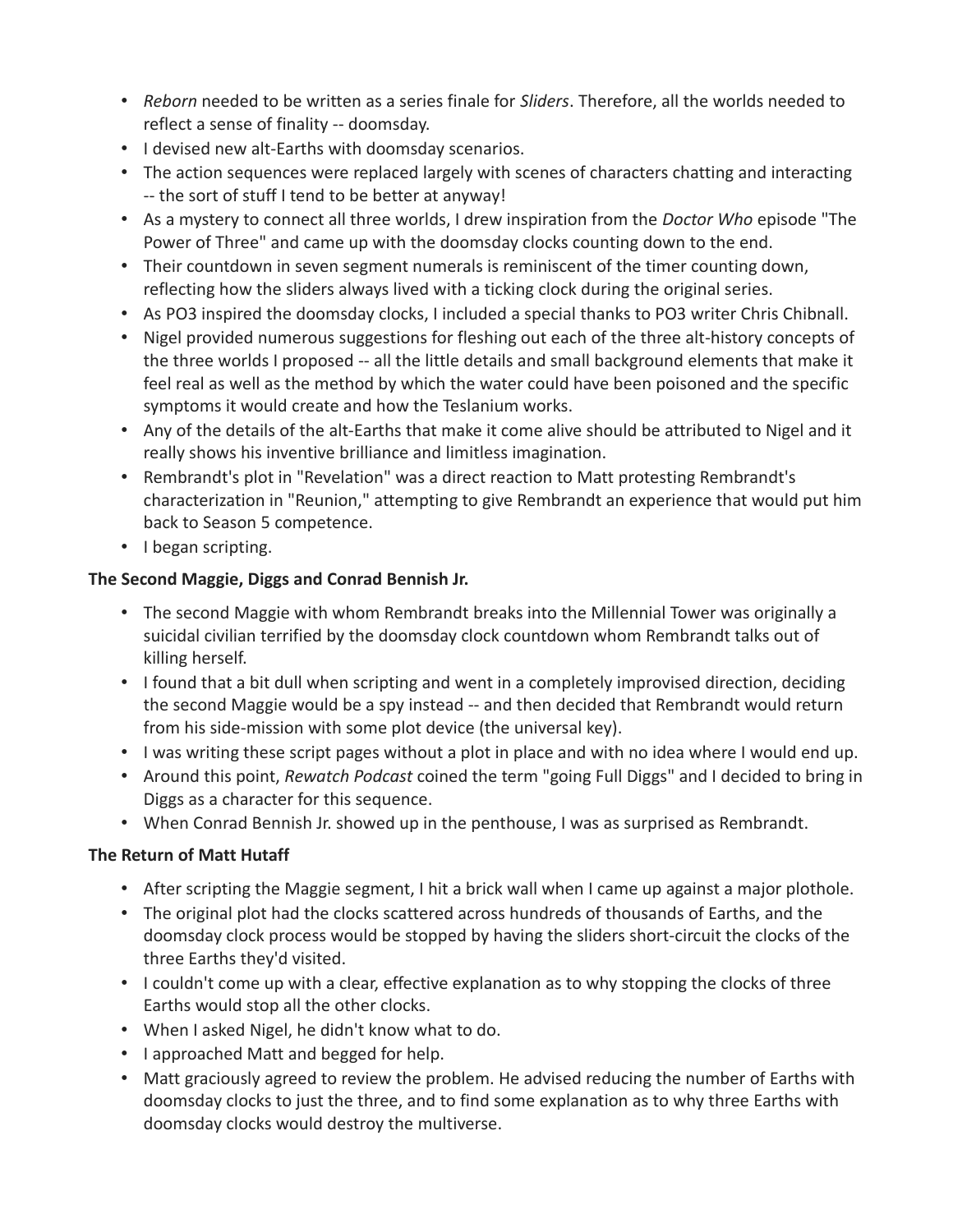#### **Laurel Hills-Mallory**

- The character of Laurel: the original idea for her was set aside while plotting "Reunion" because of a *Sliderscast* episode where podcaster Jim Ford pondered the future of Quinn's offspring from "Love Gods" and said the kid should show up again as a teenager and be a genius.
- I decided it would be worthwhile to age Quinn by making him a father and to explore what he'd be like as a dad.
- Laurel is based on a friend of mine -- Laurie -- whom I met when I was in my late twenties and she was a teenager -- but her mom was okay with us hanging out as Laurie is extremely gay - as is Laurel. Laurie lost her father at a young age and I'm an older brother figure to her. Quinn's feelings towards Laurel are my feelings for Laurie.
- The alcoholism and drug use is a metaphor for Laurie's addiction to the TV show *Supernatural,* which Laurie didn't mind.
- This is why Jim Ford receives a "Special Thanks."
- Laurie strongly objected a scene where Laurel is cornered by the scavengers in the watchmaker's shop. They originally threatened to rape her.
- Laurie informed me that rape was not a threat to dole out lightly in fiction unless it could be examined fully and that my sitcom style writing was not sufficient to do so.
- I amended the script to the scavengers wanting to harvest Laurel's organs, which I ultimately found more disturbing and effective.

#### **Stumbling Into Real Science**

- I made up the idea that light can demagnetize a magnet, but then it turned out that [circularly](https://en.wikipedia.org/wiki/Magnetization_reversal_by_circularly_polarized_light)  [polarized light having a demagnetizing effect](https://en.wikipedia.org/wiki/Magnetization_reversal_by_circularly_polarized_light) was a real concept.
- I was also astonished to find that "spatial contextual awareness" is a [real concept](https://en.wikipedia.org/wiki/Spatial_contextual_awareness) -- although the original draft called it "spatial awareness." To say that all the sliders have it to some degree and that Quinn has it more than most is something of a retcon, although it explains a lot about why Rembrandt survived Seasons 3 - 5.
- The global dimming scenario, however, I did research carefully, although the idea that Quinn can piece it all together from peering around a coffee shop is dramatic license.
- Much of Quinn's technobabble was written by looking at Wikipedia pages on quantum mechanics and choosing random terms and phrases.

### **Feedback**

The feedback was generally positive but with more critical notes than "Reunion." The positives:

- Nigel Mitchell felt that the doomsday clock plot and the three Earths were really clever, and he enjoyed "Revelation" as a mini-season of *Sliders* inside a movie.
- Corrine Abbott found the revelation of the antagonist being Smarter-Quinn from the Pilot to be striking and appropriate and found dialogue an effective dark mirror to my usual Jerry O'Connell pastiche for Quinn.
- Slider Quinn21 described the revelation of Laurel Hills' identity as a development that showed great love and appreciation for the classic series.
- Martin Markov spoke well of Quinn's characterization throughout, enjoying how Quinn solved his problems with cleverness rather than violence.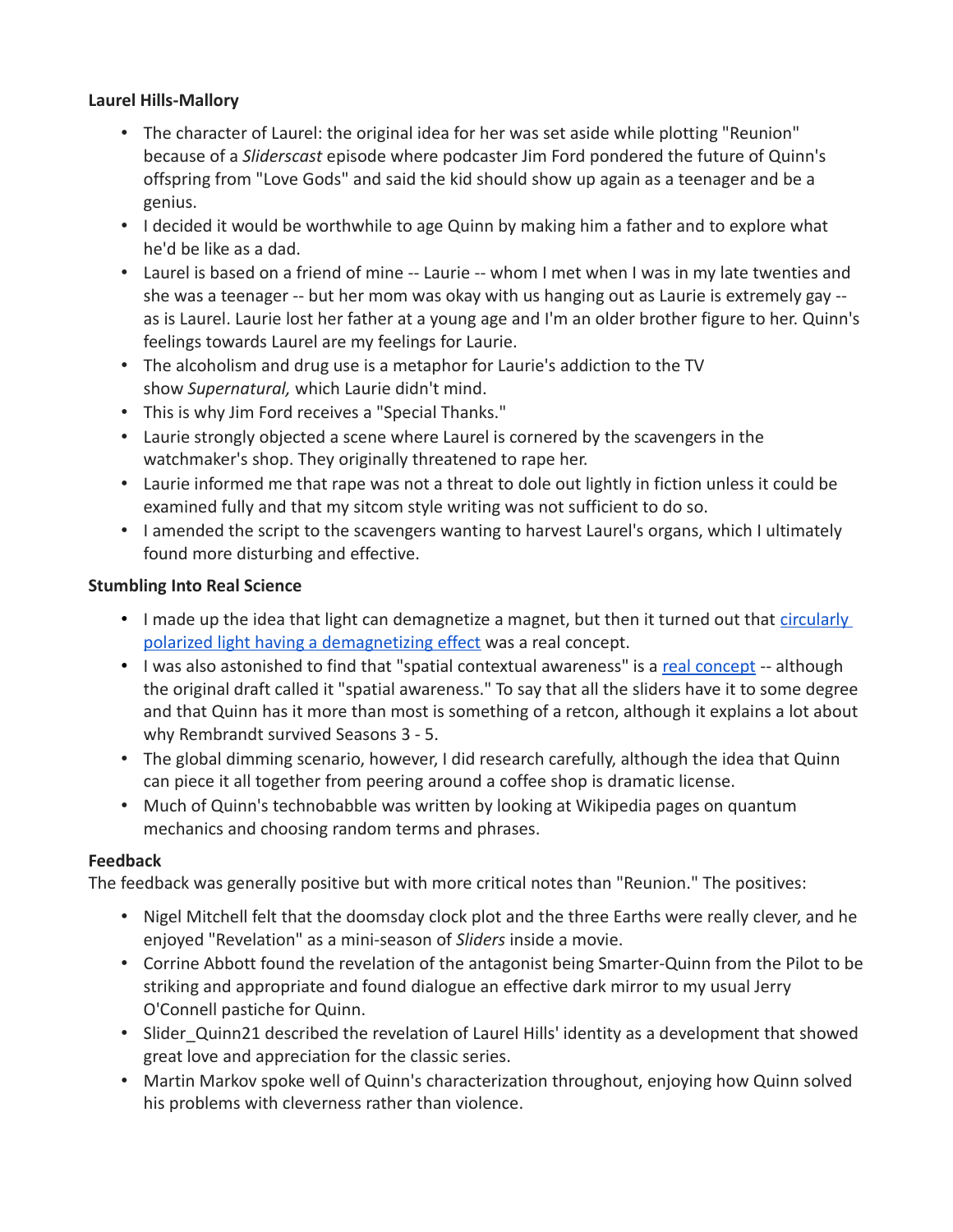- Roy Simonson enjoyed the return of Maggie despite expressing their distaste for Kari Wuhrer and the character, remarking that her militaristic edge was a nice contrast to the sliders.
- Veronika Jakab and Slider Quinn21 felt the dialogue continued to sound just like the actors and that the banter and jokes were extremely amusing.
- Thomas Walmer and John Fallaci liked the moment where Laurel encounters a corpse that's revealed to be a robot, as well as the room of artifacts.
- Multiple readers expressed tremendous fondness for the moment where Smarter-Quinn describes Wade, Rembrandt and Arturo as "the world's oldest high school student, this glorified busker and the most mediocre science fiction writer of all time" and also the moment where Rembrandt refers to Smarter-Quinn's appearance in "The Other Slide of Darkness."
- Despite being 151-pages long, the script was lauded for being tightly paced and intensely gripping.

And in terms of negative feedback:

- Nigel Mitchell felt that the story very abruptly switched from investigating Laurel in "Reunion" to investigating the clocks in "Revelation" and that none of the three worlds were explored as well as he'd have liked.
- Slider Quinn21 felt that Rembrandt encountering the second Maggie and running off with her felt random and that the sliders were entirely too willing to let him leave. He also felt that Wade's dialogue about the inner workings of clocks was overly technical for the character. (This prompted an addition where Wade reminds us she used to be a hacker and teaches high school computer science.)
- Cyrokin felt it was obvious that the mysterious "Jameson Hall" was clearly Smarter-Quinn as "Jim Hall" was an alias Quinn used in "The Guardian," the mysterious Snowden-like figure of "Reunion" leaking info was named "Q" and as the antagonist was clearly a Quinn-double, the only real suspects would be the Sorcerer Quinn or Smarter-Quinn, and given Reborn's nods to the Pilot, it probably wasn't going to be Sorcerer Quinn.
- Matt Hutaff (based on the outline) felt that the Quinn double should have been Sorcerer Quinn as Sorcerer Quinn, when we'd seen him, had done far more with sliding than Smarter-Quinn and would have had more to be angry about losing in the multiversal reset that our Quinn instigated.
- Veronika and Slider Quinn21 found Smarter-Quinn's explanation of the 1995 limitation confusing, leaving them unsure if the multiverse only had 24 parallel Earths left or if only 24 Earths could support human life or if there were only 24 major historical variations on March 22, 1995 containing multiple Earths that could still sustain humanity. (The explanation was rewritten in response to their complaints.)
- Smarter-Quinn's scene, being about 20 pages long, was derided by some as absurd in its length and exposition, although it paradoxically contained many favoured moments.
- Slider Quinn21 said that Quinn's solution to stall the doomsday clock process simply went over his head although he said it did sound good.
- Numerous readers were also confused by the new information given regarding events between "The Seer" and "Reunion," as Wade referred to the timeline being reset to before the "Geiger" experiment, which would have only rolled time back to before "The Unstuck Man" and could not have resurrected Wade or restored the sliders' home Earth.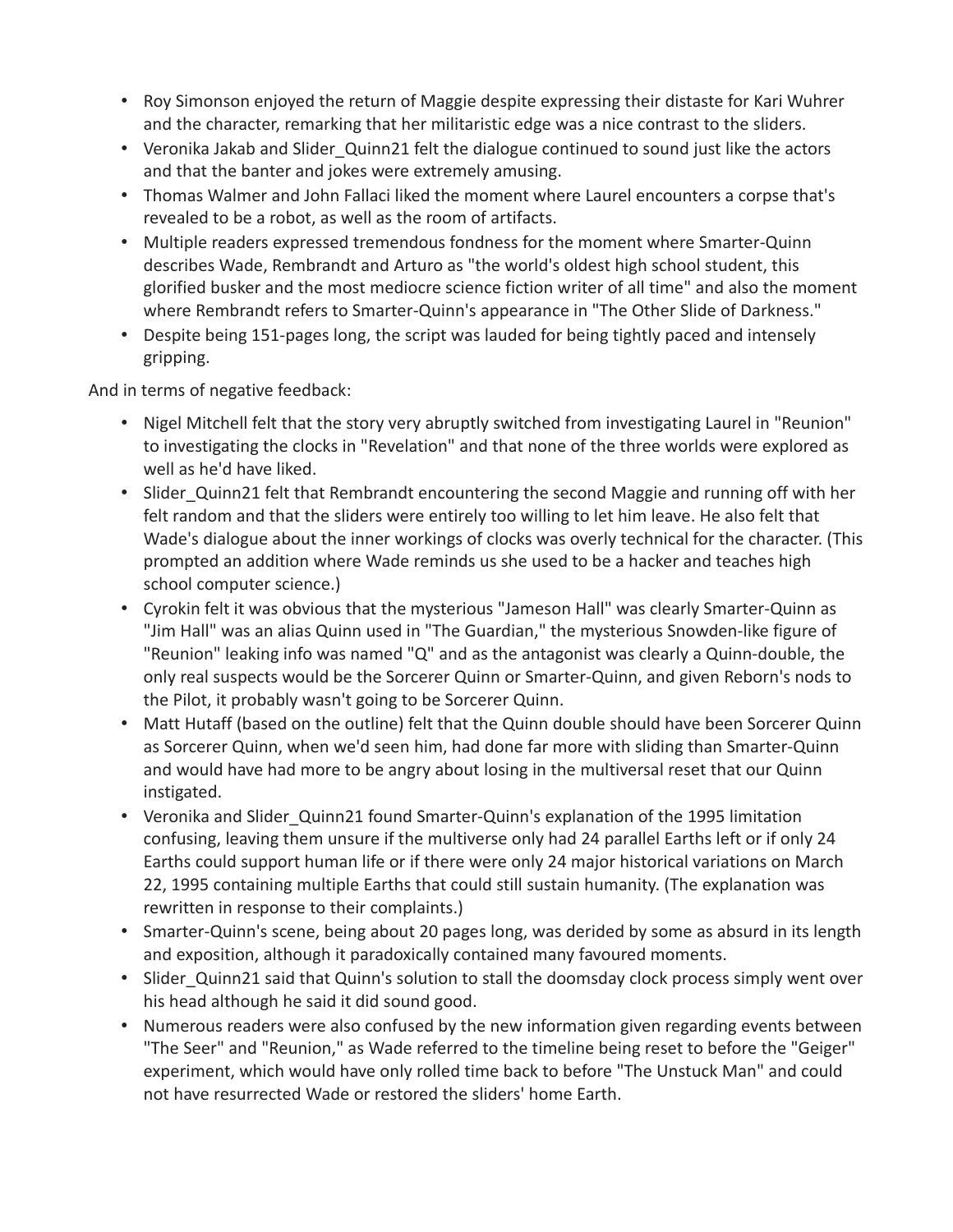- The similarities to "The Power of Three" were considered a mark against "Revelation," although it was conceded that turning the cubes into countdown clocks did make the idea and its execution more original.
- Historical inaccuracies were for dramatic license were noted: the disasters cited on the doomsday-cult Earth did not happen in the order the script presents them in, nor did they take place in rapid succession as suggested by the script.
- One continuity error: Rembrandt refers to Smarter-Quinn's appearance in "The Other Slide of Darkness," but Rembrandt never saw Smarter-Quinn in that episode. (Maybe Quinn told him about it afterwards?)

## **Reminiscence (4):** <http://freepdfhosting.com/fa31a0ce7d.pdf>

*We rewind the clock to 2002, just after the human-Kromagg war wrapped up offscreen. Quinn is in a mental asylum being questioned by a psychiatrist and Quinn tells his story: how he got himself and his friends lost in the multiverse. How Quinn, Wade, Rembrandt and Arturo had four years of amazing adventures until the events of "The Unstuck Man" ripped Quinn and all his doubles out of reality.*

*This multiversal shockwave warped reality, creating an alternate timeline where Quinn's adventures were corrupted with insanity, resulting in the disordered adventures of Seasons 1 - 2, the monsters of Season 3, the home invasion of Season 4, the deaths of Wade and the Professor, the isolation to the Chandler in Season 5 -- all of these were symptoms of reality breaking down. Even worse, the Kromaggs built a reality warping weapon to speed up the process, seeking to replace the multiverse with one of their own making.*

*Quinn explains that the Professor, left behind on the Azure Gate Bridge world, was able to retrieve the original timeline versions of Wade and Quinn. They found Rembrandt and began to shut down the Kromagg machine. But after the cataclysmic final confrontation, the end result was a damaged multiverse with no Kromaggs, no Quinn Mallorys, no sliding and identical histories up to March 22, 1995.*

*Quinn explains his current existence as "a secondary revision of reality" that has restored memories of sliding for Wade, Rembrandt, the Professor and his mother. He asks the psychiatrist for help -- but the psychiatrist reveals that this mental patient isn't Quinn at all. The patient is Oberon Geiger gone mad from absorbing the real Quinn's memories. The psychiatrist is really Smarter-Quinn who was between dimensions during the erasures and survived only to find his homeworld gone and sliding a broken concept as every world is now identical.*

*Smarter-Quinn condemns Geiger to the asylum and sets off, vowing to make Quinn Mallory pay for what he has done.*

### **Deleted Scenes**

Originally, "Reminiscence" was to be the second installment, coming immediately after "Reprise." It was written after "Reprise" and before all the other scripts.

• The *[original version](http://freepdfhosting.com/221bcaa5ee.pdf)* of "Reminiscence" that I sent Matt Hutaff: it opens with Amanda Mallory in a coffee shop. Quinn approaches her. She doesn't know him. Quinn tells her his story --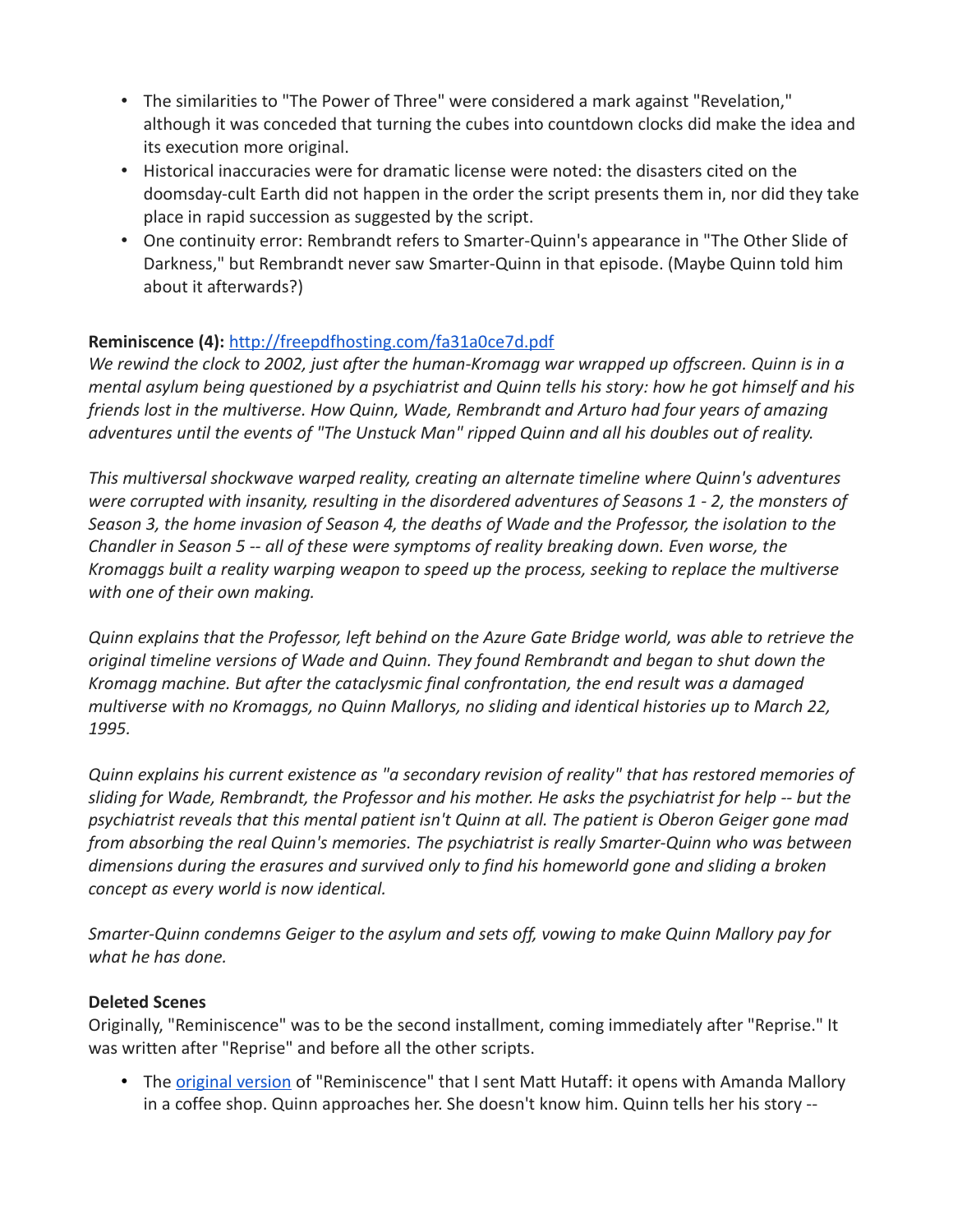essentially the same story told in the final version. By the end of the story, Amanda remembers her son and Quinn is 'anchored' to reality.

- The novella was written in second person voice ("You tell your mother who you are") and the narrator was at the end revealed to be Smarter-Quinn theorizing on our Quinn's thoughts, although he doesn't explain how he can exist after the reset multiverse.
- Due to extremely helpful and constructive criticisms from Matt Hutaff, this draft was discarded.

## **The Rejected Draft**

Matt Hutaff found the original draft to be ludicrous and unacceptable. His complaints:

- He thought it absurd that Amanda would listen to a stranger telling an insane (and lengthy) tale.
- He found the explanation for the sliders' restoration and the dual timelines and the Combine experiment and the scene in 'the void' at the end to be borderline incomprehensible and riddled with logical errors (such as why the sliders remember sliding if Quinn reset reality).
- When reading the "Revelation" plot, Matt remarked that there was no revelation because the reveal had been given in "Reminiscence."
- He didn't was unconvinced by the idea that Smarter-Quinn could infer what Quinn was thinking.
- He disliked how the story started out laying everything out in terms of introducing sliding but by the end was referring to Kromaggs by name, names Matt couldn't remember despite having rewatched the series far more than is medically safe.
- He thought it bizarre that there was no explanation for how Smarter-Quinn could be present.

I agreed with Matt's concerns.

### **Redrafting Reminiscence**

- As Matt said that nobody would listen to an insane stranger telling a crazy story, I rewrote "Reminiscence" to have Quinn in a mental asylum telling his story to a psychiatrist who would raise all the plotholes Matt did so that Quinn could address them.
- I developed the term "secondary revision of reality" to explain why the sliders and Amanda Mallory can, in a multiverse without sliding or Quinn, remember the TV show's events.
- Halfway through this second draft, I realized that Quinn was really Dr. Geiger and that the psychiatrist was really Smarter Quinn.
- Realizing that the events in this story are quite absurd, I moved this installment to after "Revelation" -- thinking that by the end of "Revelation," the reader would hopefully be so onboard with the sliders reborn that any explanation would be accepted.
- Originally, I had no explanation for how Smarter-Quinn survived the reset until Matt highlighted it as a flaw, so I added in the remark that he'd been in the vortex when the Combine experiment hit, then in the multiversal void shown in "Eye of the Storm."

### **The Two Timelines**

- The purpose of explaining that the Combine experiment created a corrupted timeline distinct from the original: it was a way to embrace both the ideal version of *Sliders* that Tracy Tormé would have done if he'd stayed with the show and the actual *Sliders* that aired on television.
- With this story, both versions are true.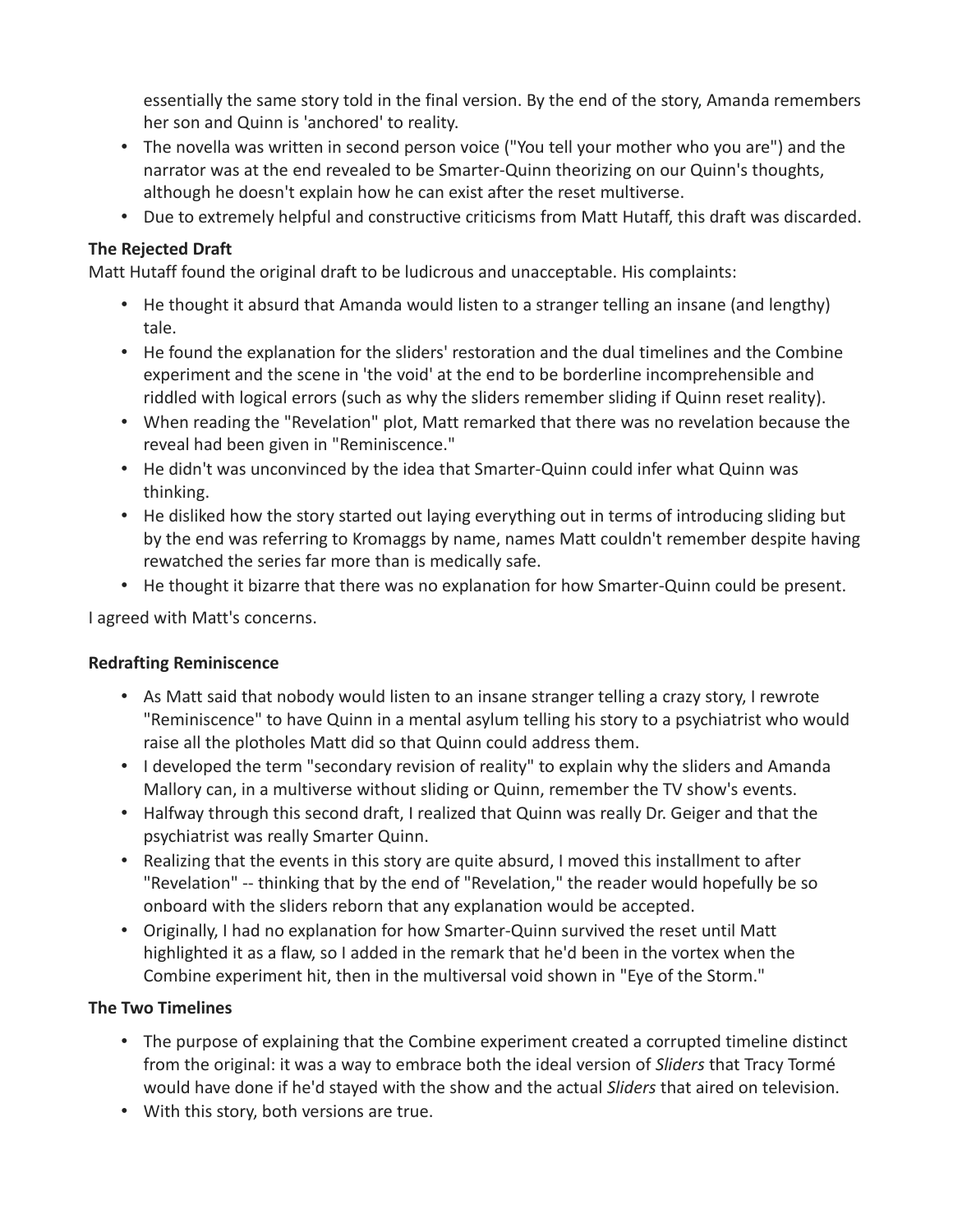- Matt found this convoluted, complicated, designed only to insert metatextual commentary on the viewing experience of *Sliders*, and he strongly advised that I find an alternate method or even go the route of not providing any explanation whatsoever for the sliders' return and the restoration of their home Earth.
- My disagreement with him on this point would eventually lead to his departure over "Revelation."
- However, as will become clear later, Matt's own vision for what *Sliders Reborn* should have been was a vision that most *Sliders* fans would have enjoyed -- in fact, it is arguable that Matt's vision would have been appreciated not only by fans but by a *new* audience as well.
- But we'll get to that in a bit.

## **Fixing an Error**

- "Revelation" indicates that the date of the first slide was March 22, 1995 (the airdate of the Pilot) and the entire revelation is fixated on that specific date.
- The Pilot actually uses the date of September 27, 1994. Whoops. I forgot. By the time I noticed it, "Revelation" had been plotted around 1995.
- Matt advised using the corrupted timeline plot of "Reminiscence" to explain it while noting, "Who fucking cares?!!"
- "Reminiscence" says that March 22 is the original timeline date and September 27 is from the corrupted version.
- Also, the idea that the Combine experiment caused temporal corruption as early as the Pilot feels like a way to show how insidious and far reaching Dr. Geiger/FOX's interference had been.
- But, as Cory would observe, that's a retroactive rationalization.

# **Matt Hutaff's** *Sliders Redux*

Matt, before he quit/was fired (and before he came back to help with "Revelation"), was dismayed by "Reminiscence" and offered a much cleaner, tidier, entry-level approach to *Sliders Reborn*. His concept:

- It's 2015: Quinn is a tax accountant, Wade is a tech journalist, Rembrandt runs a coffee bar and the Professor writes high school science study guides. These are older versions of the original sliders who never went sliding.
- Quinn and his friends discover sliding at this later stage, but on their first adventure, they lose their way back home.
- As a concession to continuity: it's revealed later that in 2001, Quinn (having somehow been freed from Mallory) ended the Kromagg war by retroactively erasing sliding from all realities.
- He did this by commandeering a Kromagg reality-warping weapon that alters certain universal constants so that sliding cannot be created by attempting anti-gravity. Instead, sliding would be created by altering the spherical harmonics of the Earth's electromagnetic field.
- This resets the multiverse so that everyone lives as they would had sliding never been created.
- Quinn's first discovery of sliding is now delayed by 20 years.
- So, these older versions going on their first slide are the original sliders -- they just don't know it.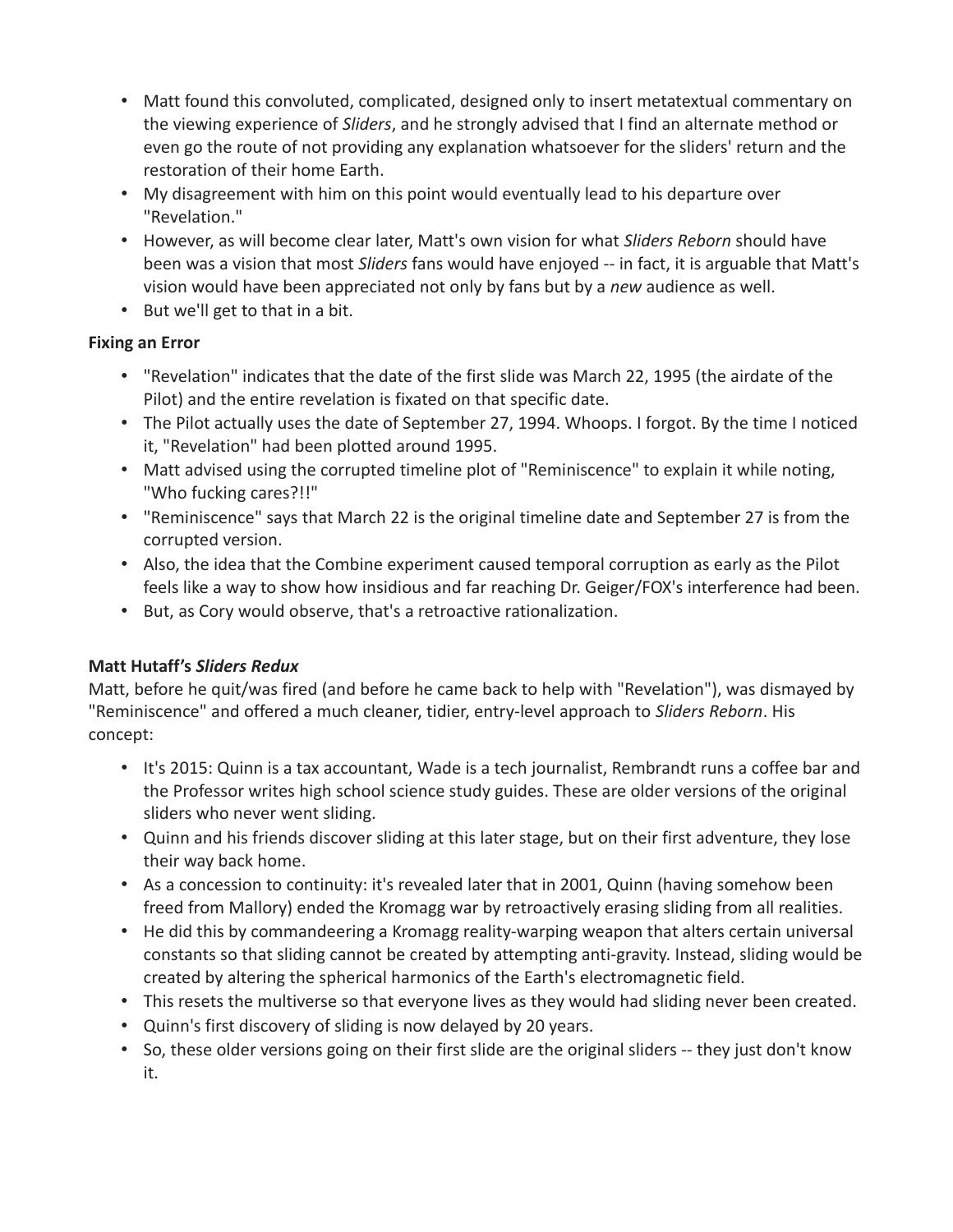I loved it. But *Reborn* isn't trying to restart the series; it's a finale story and a product akin to a superhero comic for diehard fans. Matt's direction is the TV and film approach while my direction is the comic book approach.

## **Feedback**

Feedback on this novella was largely positive:

- The general consensus was that the story was both humourous and truthful.
- Genevieve Conrads felt that Quinn describing the altered timeline being a nightmare version of his life reflected what she herself felt when watching *Sliders* in its decline.
- Rob Adams approved of how the story contextualized the creative breakdown of the series as a breakdown in the multiverse and found it extremely convincing despite the absurdities inherent in the concept.
- Soren Berger thought it was hilarious that watching "Requiem" causes Quinn to lose the will to live.
- The reveal that Quinn is actually Dr. Geiger and the doctor is actually Smarter-Quinn was very well-received by all.

The criticisms were towards certain vagaries and details:

- It was unclear to readers if the sliders and Amanda Mallory appearing in the space between dimensions at the end was a hallucination or reality or a metaphorical representation of reality in an indeterminate state (the authorial intent is that it's the last one).
- Certain liberties with continuity were noted, such as Geiger's death in "Eye of the Storm" being at odds with Smarter-Quinn claiming Geiger was still alive in the multiversal void. (Maybe Geiger was dying but not dead?)
- Smarter-Quinn saying that he was the only other Quinn to survive the multiversal cataclysm because he was in the vortex presents an extremely unlikely scenario.
- It suggests that in an infinite multiverse, Smarter-Quinn was the only other Quinn to be between dimensions at the time of the Combine experiment. (Maybe he wasn't the only Quinn in the vortex, but he was the only one to survive as part of the multiversal scar tissue because his timeline was intricately connected to Quinn's via the events of the Pilot?)
- The metatextual humour also creates continuity errors in that "Reminiscence" states that the reused hotel and backlot/shrinking multiverse only began with Season 5 when constantly reused sets were present in Season 4 and even to a degree in Season 3.
- Slider Quinn21 was disappointed at how there was no mention of how the show moved from San Francisco/Vancouver to Los Angeles.

# **Revolution (5):** <http://freepdfhosting.com/66eb3b994f.pdf>

*Quinn is trapped in a burning mansion in a room filling with poisoned gas and proceeds to hallucinate Mallory. Mallory urges Quinn to find a way to escape, but Quinn can see no way out and is also experiencing a deep depression. They revisit flashbacks of the day leading up to this situation: a woman in the merged San Francisco is buying technology from alternate reality.*

*Quinn discovers that the woman, Melanie Wallace, has built a virtual reality machine that will use a hallucinogen to put her in a permanent state of dreaming. For reasons Quinn refuses to divulge, he*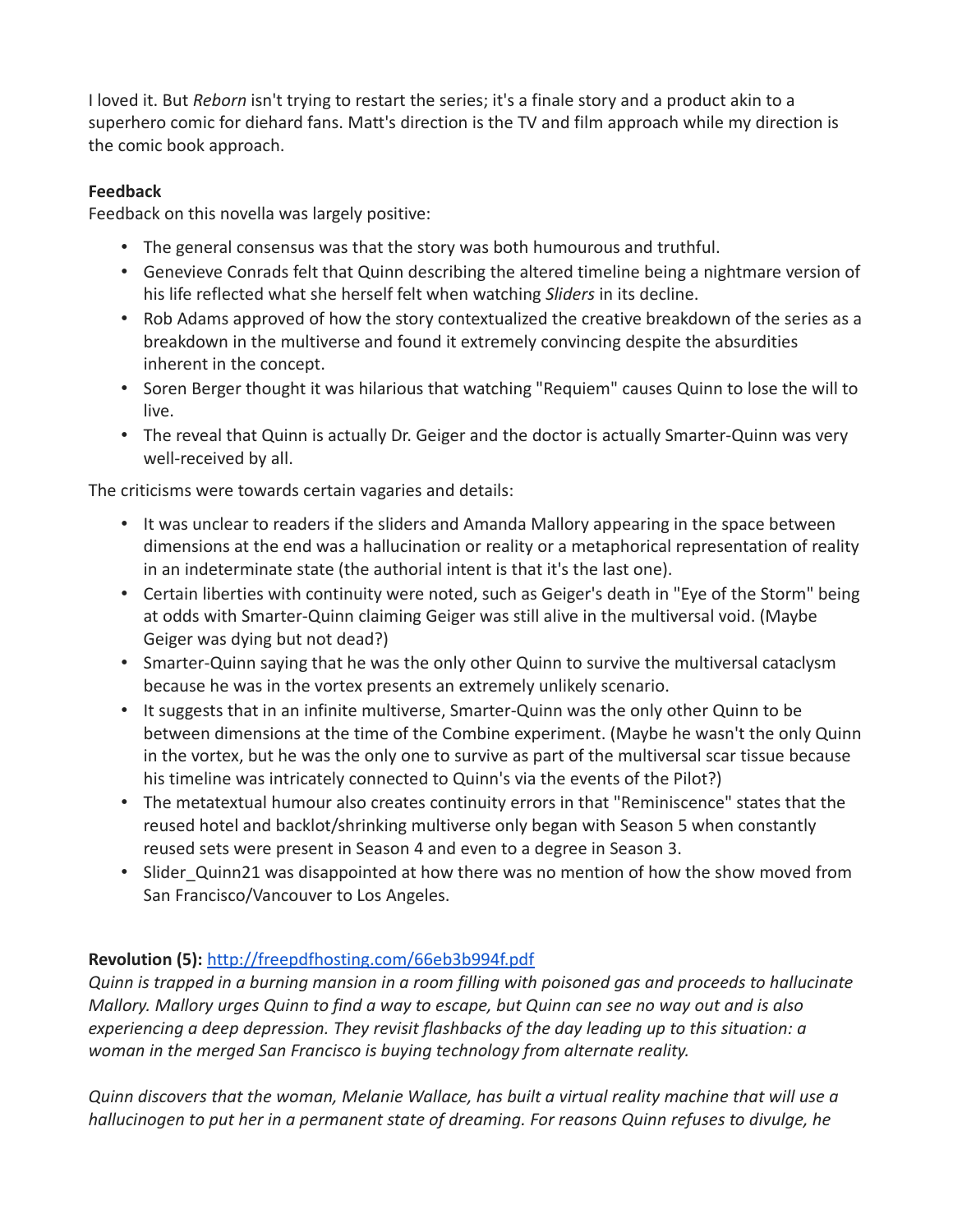*becomes emotionally invested and goes to her estate to sabotage the machine, only to clumsily spark the hallucinogen which, in its gaseous and undiluted form, is poisonous and explosive. Now the house is burning down and Quinn is suffocating.*

*Mallory questions why Quinn engaged in this investigation alone and Quinn finally admits: Melanie Wallace is one of the psychics from Season 2's "Obsession." Quinn wanted her power to guide him through the multiversal crisis. But Melanie shared with Quinn a vision of the future where all reality is destroyed. This has left Quinn despondent.*

*Mallory reminds Quinn of the villains from Seasons 1 - 5 who told him that there was no fighting them and how he proved always them wrong, but Quinn thinks of the people he saved on his adventures - all of whom were killed in the end of the Kromagg war. However, Mallory reminds Quinn that he's not a god; he gave people a fighting chance and left them with a road to revolution.*

*Heartened, Quinn re-attempts to find a way out of this burning building filled with toxic fumes, eventually realizing that he can set off a second explosion that could blow out the walls and vent the gas, albeit with the risk of incinerating him. With Mallory's encouragement, Quinn triggers the blast.*

*Fade to later: Quinn is wheeled out of the collapsed house in a stretcher. He's alive. The other sliders are there. Arturo asks Quinn what made him think he'd survive the explosion; Quinn sees a final vision of Mallory and declares that they are sliders and there's always a chance, except for shorter plot summaries. (Why are these getting so long?!)*

### **Deleted Scenes**

- In trying to find a way to include Mallory in *Sliders Reborn,* I pondered a story where Quinn experiences a telepathic attack and his mind is shut down but it turns out Quinn has a secondary-consciousness in his mind, like startup repair for his brain -- and that's the Mallory personality.
- MATT: "A crazed telepath attacking Quinn -- only for him to learn Quinn anticipated this and built a back up partition-friendly alter ego into his own brain?! That is ludicrous. Go back and read what you just wrote."
- One version of Quinn and Mallory's last conversation had Quinn asking Mallory if he was just a hallucination or if he were really there with Mallory replying, "The 1995 limitation. You're trying to fix it. You'd say you're at war with a broken reality and the warped rules of thermodynamics and quantum mechanics. But I'd tell you -- you're in a war of indifference versus compassion. Apathy versus hope. Determinism versus potential. I see no difference. Do you?"
- Matt advised amending Mallory's answer to an ambiguous "Yes."

### **Behind the Scenes**

- "Revolution" was written entirely to give actor Robert Floyd a role in *Sliders Reborn.*
- Which is ridiculous. What the hell is the point of giving an actor a role in a project that exists purely in screenplay format?
- I dunno, but when I found roles for Maggie in "Revelation" and later Diana in "Regenesis," omitting Rob Floyd from *Sliders Reborn* was seeming uncomfortably insulting towards the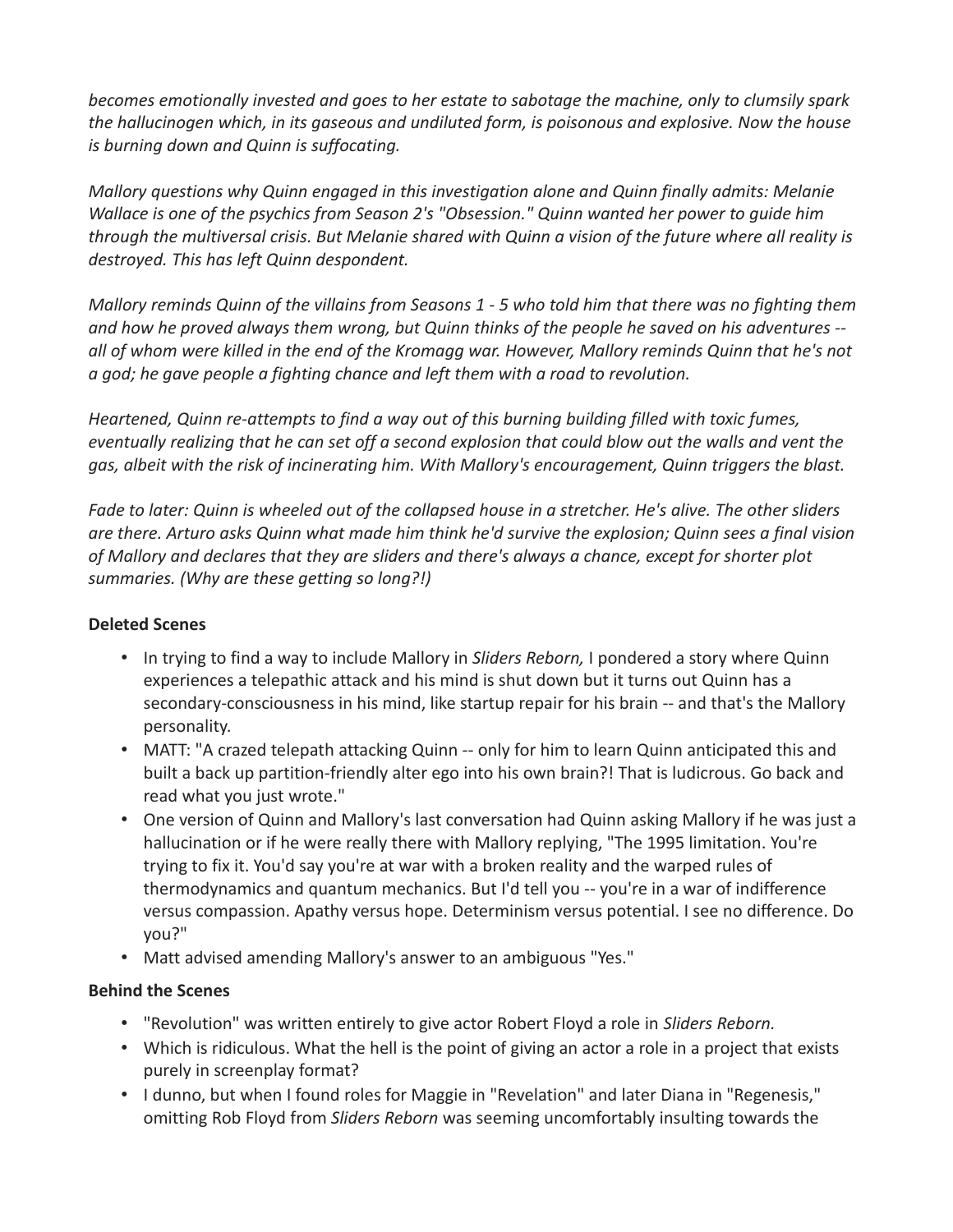actor, whom I'd interviewed in 2015 and who was generous, kind and thoughtful and who put a tremendous level of commitment and skill into the role in Season 5.

- But "Reunion" establishes that Quinn's doubles were erased from reality, which was used in "Reminiscence" to explain away Seasons 3 - 5. The story requires that Mallory was erased in the reset detailed in "Reminiscence."
- And also -- who is Mallory, really, aside from being an excellent performance from a brilliant actor? And if we have Jerry O'Connell's Quinn in the story, doesn't that make Mallory secondrate and useless? That's only true for Mallory, not Rob Floyd.
- Eventually, after rewatching the finale episode of *House* where Dr. House is trapped in a burning building and hallucinating conversations with old friends, it occurred to me that Quinn could be trapped in a deadly situation and hallucinate Mallory.

### **Robert Floyd**

- Part of Mallory's backstory in the script was based on Rob's life: Rob went to study in England at the Royal Academy of Dramatic Art. Halfway into his studies, his father died; Rob flew back to the States for the funeral -- and then British immigration refused to let him back into the UK, declaring he'd invalidated his student visa by going home.
- As a result, he wasn't able to complete his training in London. But he found other teachers and other schools in America. I decided that the same thing happened to Mallory except Mallory, that silver-tongued devil, probably studied law. Unlike Rob, Mallory became bitter and gave up on his talent.
- Is it sensible for an American to study English law? I dunno. Um. It was in a parallel universe?
- I sent this script to Rob Floyd who was thrilled to have his photograph (a screencap from a commercial for his cocktail business) on the *Sliders Reborn* page of Earth Prime.
- He said he'd read it and let me know what he thought.
- He didn't, probably because he didn't want to tell me he couldn't understand what the hell was going on -- his familiarity with *Sliders* extends to Season 5 and a handful of episodes he studied to imitate Jerry O'Connell.
- Reading it now, the script is clearly bending over backwards to include Mallory and give him something to do, and all its flaws result from that nightmare brief.
- But I had to do it. For him. Every slider should be welcome in *Sliders Reborn.*

# **Feedback**

The feedback on this script was amusingly positive and negative on many of the same elements.

- Mallory's presence was described as respectful and captivating by some readers, presenting the character as an interesting counterpoint to Quinn's personality simply by emphasizing Mallory's people skills and turning Mallory into a distinct and meaningful character.
- Other readers found Mallory's presence forced and contrived in that he was there for no reason but the writer's affection for the actor and came off as though *Sliders Reborn* were for some reason contractually obligated to give Robert Floyd screentime.
- The character of Melanie Wallace was applauded as finding an obscure, one-scene character from Season 2 and giving her depth, pain, tragedy, grief and loss.
- Other readers criticized Melanie Wallace as a clumsy plot device by using her psychic powers to justify the ridiculous convolutions needed to get the two Quinns in the same scene.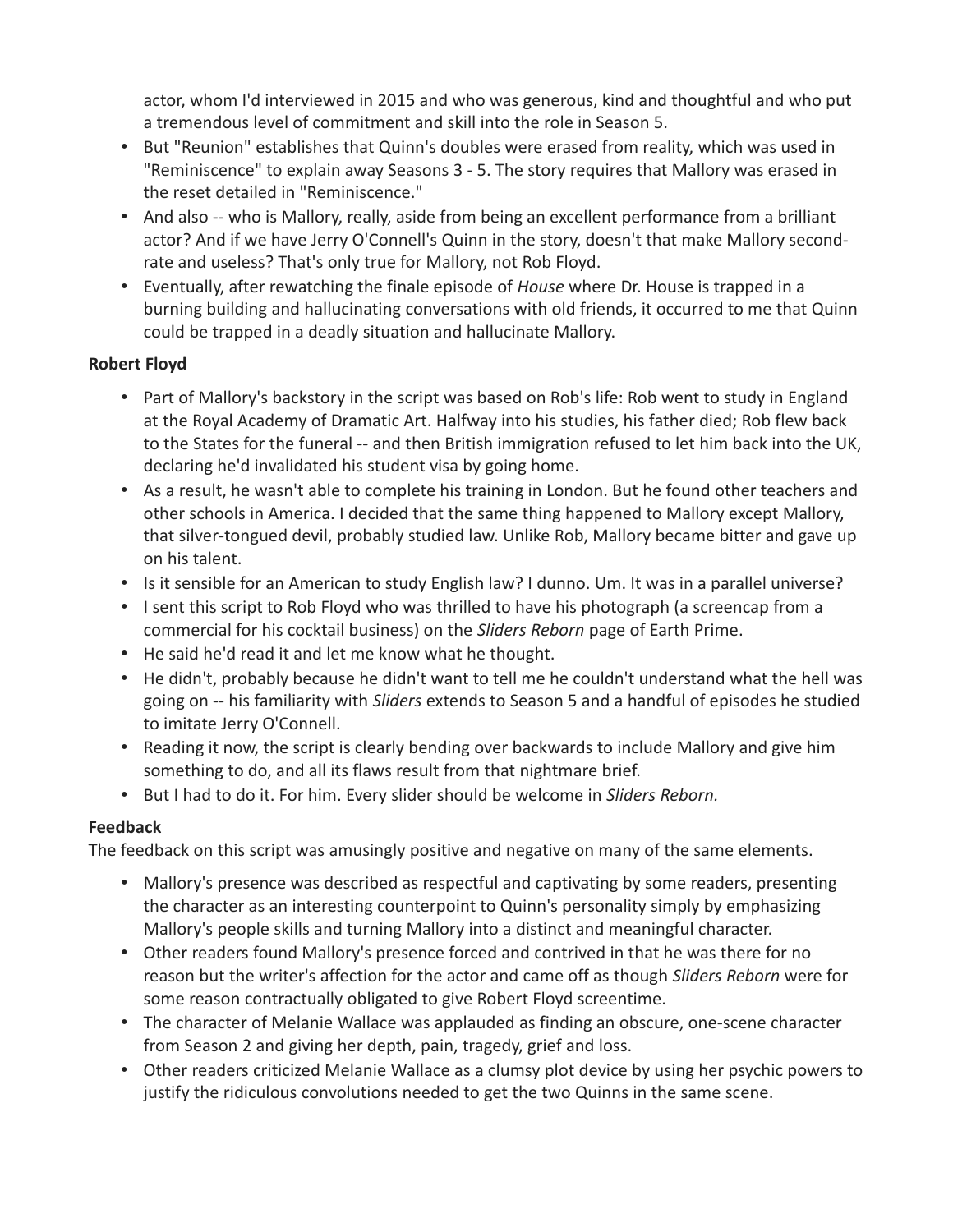- The plot point of Melanie being singled out by Rembrandt as significant for buying alternate universe technology stood out strangely as surely every tech firm in this merged San Francisco would be doing the same thing unknowingly. It's another contrivance to facilitate the two Quinns meeting.
- Quinn's despair and Mallory showing him past villains and guest-stars was found by some to be a loving tribute to the show's history and a strong exploration of Quinn's psyche.
- These same elements were found, by others, to be awkward and poorly justified with some readers struggling to remember the guest characters of these previous episodes.
- And in terms of uniformly negative feedback, "Revolution" was found to be an inadequate follow-up to the cliffhanger of "Revelation" as the vague references to Sliders Incorporated were not sufficient to lay out what the current situation is in the merged San Francisco and how life, businesses, video game companies and satellite installs can apparently continue in what should be a chaotic situation. (Sorry about that.)

## **Regenesis (6):** <http://freepdfhosting.com/779708715d.pdf>

*Eighteen months after the events of "Revelation," the sliders have set up shop in the merged San Francisco, now a melting pot of parallel cultures from over 800 alternate versions of the city existing in the same reality.*

*As the sliders secretly keep the peace, they also work on finding some way to fix this damaged multiverse in which timelines no longer split and 1995 is the only point of historical divergence. Later on, they are called in by the local police to investigate a series of bizarre suicides where the body is missing from the death scenes and no one remembers the victim.*

*The suicides are revealed to be Smarter Quinn's plot to convince Quinn that everyone in the multiverse would happily kill themselves if they could have a do-over in their lives and that Smarter Quinn's murderous desire to use Quinn's pocket dimension network to destroy the multiverse and replace it is morally acceptable. The conflict builds and builds until Smarter Quinn summons the monsters of Season 3 to attack the city, believing that the sliders will be helpless to fight these inhuman abominations of corrupted realities.*

*But the sliders discover that a combination of sliding technology and various items from the Doppler Superstore are sufficient to defeat vampires, giant slugs, dinosaurs, zombies, killer robots and carnivorous scarabs. The final confrontation between Quinn and Smarter Quinn rips the two Quinns out reality. Trapped between dimensions, they must set aside their differences when an unstoppable vortex threatens to consume our Earth and then the entire multiverse.*

*Working together, the Quinns relocate the reality warping weapon that preserved the multiverse in its damaged state after the human-Kromagg war. The Quinns once again choose a core branching point for all reality from which all parallel universes will originate and this time, they choose the specific moment in which they must make a choice. As a result, the core moment is a moment of limitless possibilities, restoring a full and undamaged multiverse while preserving the realites that currently exist.*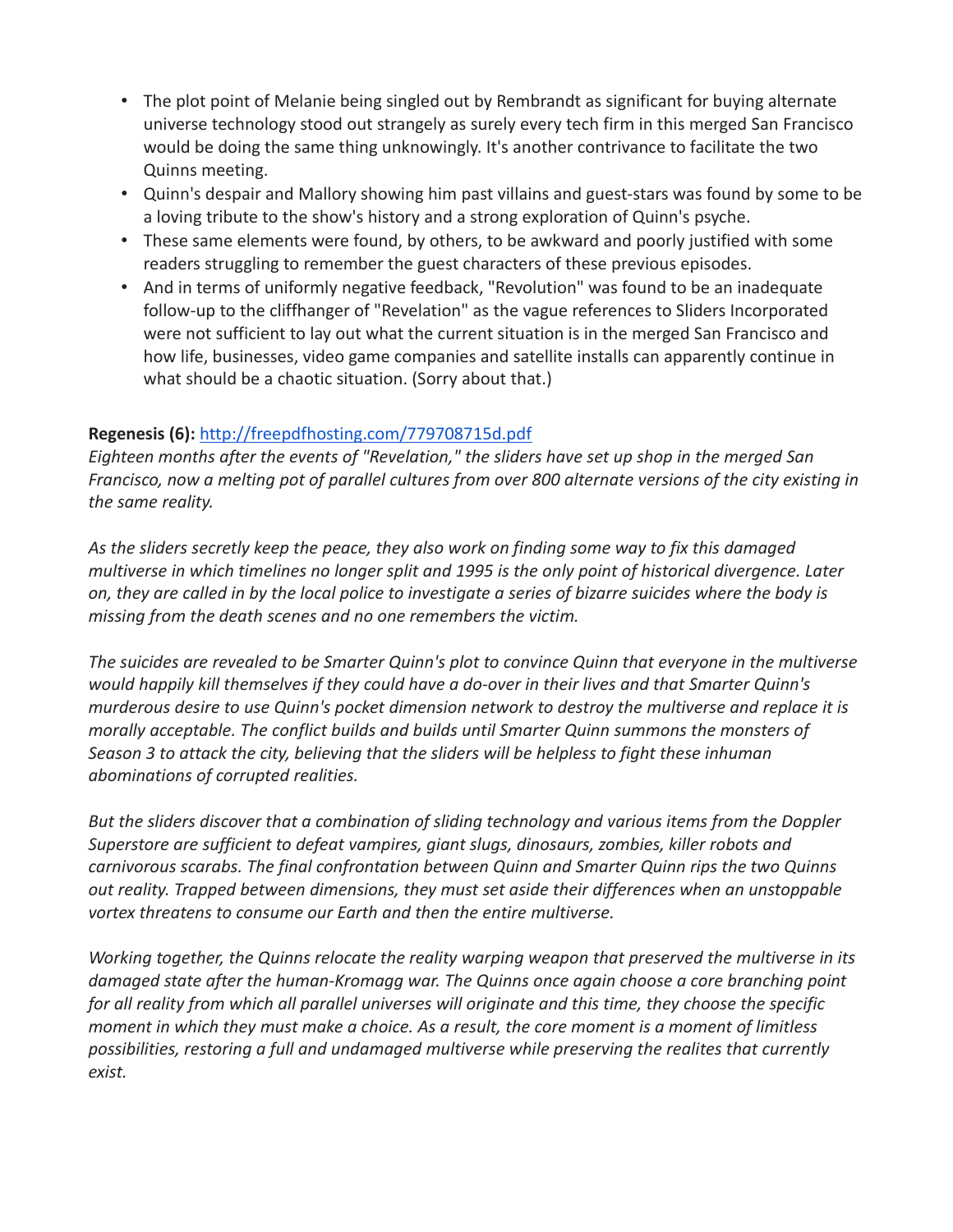In the final scenes, the sliders gather and each one chooses a parallel Earth they'd like to visit and *program the coordinates into the timer. They trigger a vortex, eager to explore the multiverse once again, united and together and about to start a limitless adventure that could go on forever.*

## **First Draft Outline**

- The original outline was very different: it was titled "Reborn"; the entire Earth is merged with others, not just San Francisco; the monster fight scenes are at the beginning of the script; the big finale involves the sliders fighting Smarter Quinn's henchmen over a crashed Kromagg manta ship.
- It was incoherent and written before I realized that the story needed to be a series finale and I threw it out and wrote this new version as a follow-up to "Revelation" being a story about death and doom.
- The new outline, called "Regenesis," would focus on the theme of rebirth, although it still differs significantly from the final script.

### **Extended Teaser and Violence**

- The paper mill fight scenes were conceived to be much more violent with Quinn punching people in the face, using nerve strikes to knock them unconscious, breaking arms and legs and throwing people down stairs.
- But when scripting, it seemed that sliding ought to move physical combat to a more artful, indirect and non-violent level.
- Originally, Dennis was to flee the paper mill in his stolen police car and the gunrunners would pursue him with Quinn sliding after them in a lengthy car chase where Quinn would stop three humvees using vortex technology and chocolate brownie mix.
- This proved to be too long for an opening teaser and Dennis was rewritten to be talked down in Gerald Thomas' office.

# **Adding Colin Mallory**

- Originally, Colin had no role in the story outside of Quinn declining to put up his photograph.
- However, this felt so mean-spirited towards Charlie O'Connell (which was not the intention; I just wanted to validate the original Season 4 plot meant to reveal that Colin was a clone of Quinn planted by the Kromaggs).
- I decided to name the city sliding system "Colin" in order to be more respectful towards Charlie.
- Later, desperately needing some means of streamlining exposition, I decided that the slide system would talk and gave the Siri-esque Colin artificial intelligence dialogue, so Charlie O'Connell ends up having a role in *Sliders Reborn* after all.
- I came to appreciate how Charlie's monotone voice was perfect for an artificial intelligence and I came to love and adore this version of Colin.

### **B, C and D Plots Reduced**

• The second outline had extended sequences where Wade and Rembrandt run a support group, Maggie meets the Secretary of Defense to talk him out of sending the military into San Francisco, and Wade and Rembrandt investigate a screenwriter whose romcom scripts keep getting rewritten without her knowledge into horror movies.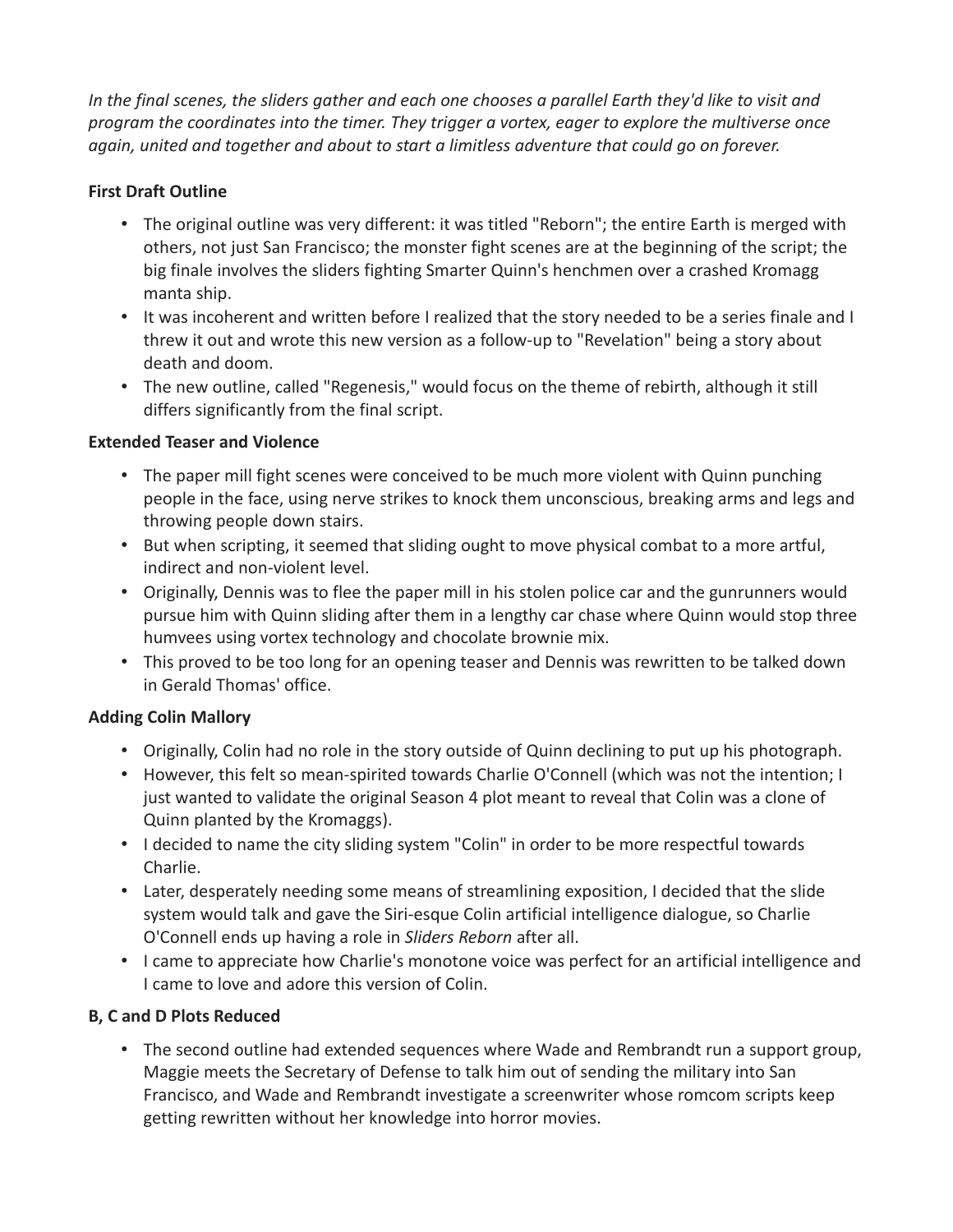• When scripting, the need to focus more on Smarter Quinn's plot reduced these B, C and D plots to conversations during the dinner scene.

### **Adding Diana's Girlfriend**

- Diana's homosexuality was a late stage addition after rewatching "To Catch a Slider" in which 29-year-old Diana, an accomplished scientist who looks like Tembi Locke, says she's never been on a date with a man.
- Her offscreen girlfriend, Jill, is intended to be the Angela Bettis character we met in "New Gods for Old."

## **Season 3 Monsters: Alternate Defeats**

- The rock star vampires were originally meant to be defeated using high intensity soundwaves designed to target their sensitive, bat-like hearing, but when mentioning this in passing to Matt Hutaff, he pointed out this made no sense as the vampires were rock stars, so I went with garlic-spiked blood instead.
- The second outline originally had the fat craving zombies drenched in melted butter and then they would eat each other, but as part of my desire to put the sliders above such violence, the butter was revised to being infused with marijuana as a sedative.
- The second outline originally included the intelligent living flame of "The Fire Within" with Quinn quietly conversing with the flame at times and later summoning it to incinerate the breeder parasites and the super-intelligent snakes.
- This is why "Revelation" had Quinn finding the flame in the Millennial Tower.
- But my later distaste for violence made me decide to rewrite the story so the parasites and snakes never gain entry to Earth, and the earlier sequences with the intelligent flame were removed from "Regenesis" as well.

### **Behind the Scenes**

Hunnh.

# **Exit Nigel Mitchell**

- Matt Hutaff hated the original outline for "Revelation" so much that he never even bothered to read the original outline for "Regenesis" or the rewritten one.
- At this point, Nigel Mitchell took over. The bulk of Nigel's editorial stewardship was on "Revelation" and "Reminscence."
- I spent a year plotting and replotting "Regenesis," working out how the merged San Francisco would be depicted and how the Season 3 monsters would be presented, expanding a short outline into a more detailed document.
- Nigel read the detailed document and could not make head or tails of it, declaring that all the plots and subplots and plots B to D would lead to a 900 page script of unfathomable incomprehensibility and, like Matt Hutaff before him, declined to be further involved, saying he couldn't wrap his head around the merged San Francisco concept or my attitude to its implausibilities by joking that San Francisco has always been weird.
- I think my absurdist-comedic tone didn't come through properly in the outlines, which is why sequences that readers seemed to enjoy (like Rembrandt losing his new Cadillac without hours of receiving it) were received so poorly in summary form.
- Anyway. I had to go it alone this time in world-building and I hope I did okay.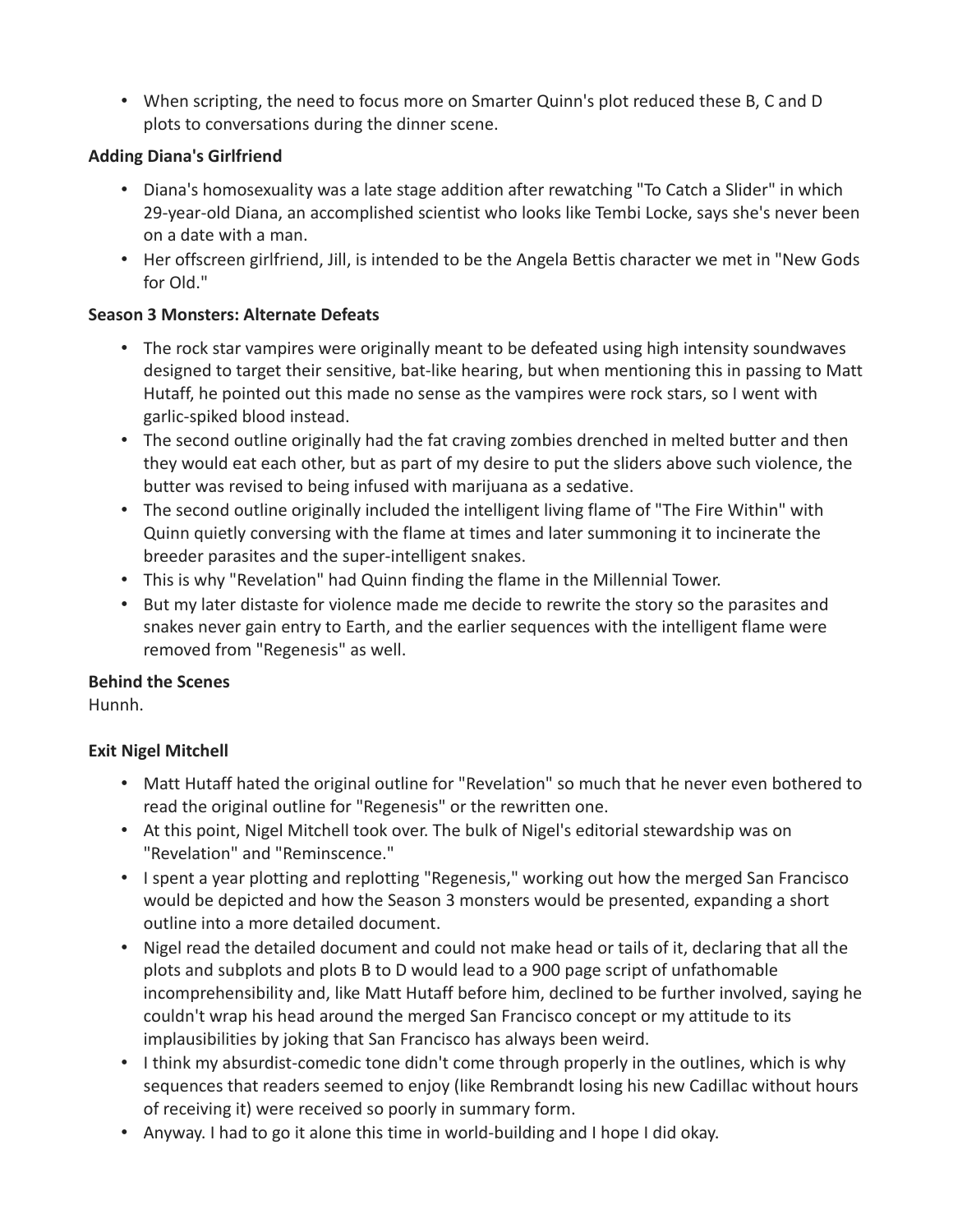- I found a third editor, Slider Quinn21, and I sent him 5 10 script pages a day as I wrote them instead of giving him the outline. He and I were more on the same page with this approach.
- Rob's feedback was more in noting where jokes didn't seem to land, identifying areas of confusion that needed clarification and noting areas where I'd used Canadian phrases and spelling to be replaced with American English instead. He did a very nice job.

#### **Dedicated to David Peckinpah**

- This script is dedicated to David Peckinpah whom most fans hate for ruining the show.
- He was perceived as a cackling supervillain of a TV producer and it was only well after his death in 2006 that personal details of his life were revealed.
- Specifically, that he'd been a very experienced, capable TV writer, producer and director before *Sliders* as well as a recovered drug addict with 20 years of sobriety until his 16-year-old son died suddenly from meningitis.
- The grief caused Peckinpah to relapse into drug addiction. A year later, Peckinpah was assigned to run *Sliders* in Season 3.
- Peckinpah was reported as indifferent to *Sliders*, not bothering to edit or rewrite scripts from his writing team, not overseeing filming, not being engaged in the editing process and generally not caring. He was also hostile to the cast, driving John and Sabrina off the show and releasing them from their contracts.
- His grief and addiction explain his behaviour.
- Peckinpah would, after *Sliders,* move away from his family in Los Angeles and relocate to Vancouver where, without any family or friends to watch him, he overdosed fatally at 55.
- He died where *Sliders* was born.
- Originally, I intended for the Season 3 monsters and Quinn-2 to represent David Peckinpah and wrote an outline in which the sliders brutally defeat them.
- But, in the course of writing a script about redemption and rebirth, I found myself taking a very forgiving tone.
- This and my desire to pay tribute to every aspect of *Sliders* caused the story to change from condemning Peckinpah to celebrating his ideas and the Season 3 monsters.
- As a result, the dedication to Peckinpah's memory was added and the story, originally called "Reborn" (*Sliders Reborn:* "Reborn"? Probably would have had to change it anyway.) became "Regenesis" as a tribute to Peckinpah's "Genesis."
- In writing the script, I discovered to my astonishment that Peckinpah's view of *Sliders* as a multi-genre show was actually brilliant.
- *Sliders* can tap into familiar formats easily: crime procedurals, romcom, father-daughter dramedy, espionage intrigue, action, horror, superheroes -- and then give all of it an eccentric twist due to the sliders visiting the genre rather than belonging within it.
- Peckinpah fell into doing horror instead of regularly finding new genres to take on and he was too depressed to make the other writers' scripts as good as the ones he would write himself.
- With my newly redemptive take, I felt that the Season 3 monsters could be repurposed into enemies in a superhero movie and that this would be a more *Sliders-*esque approach.
- My desire to include them was because I felt the monsters were excellent metaphors for mental illness and inner demons.
- They demonstrate how any story is conceivably a *Sliders* story. I think David Peckinpah understood this but could not put it into practice at the time.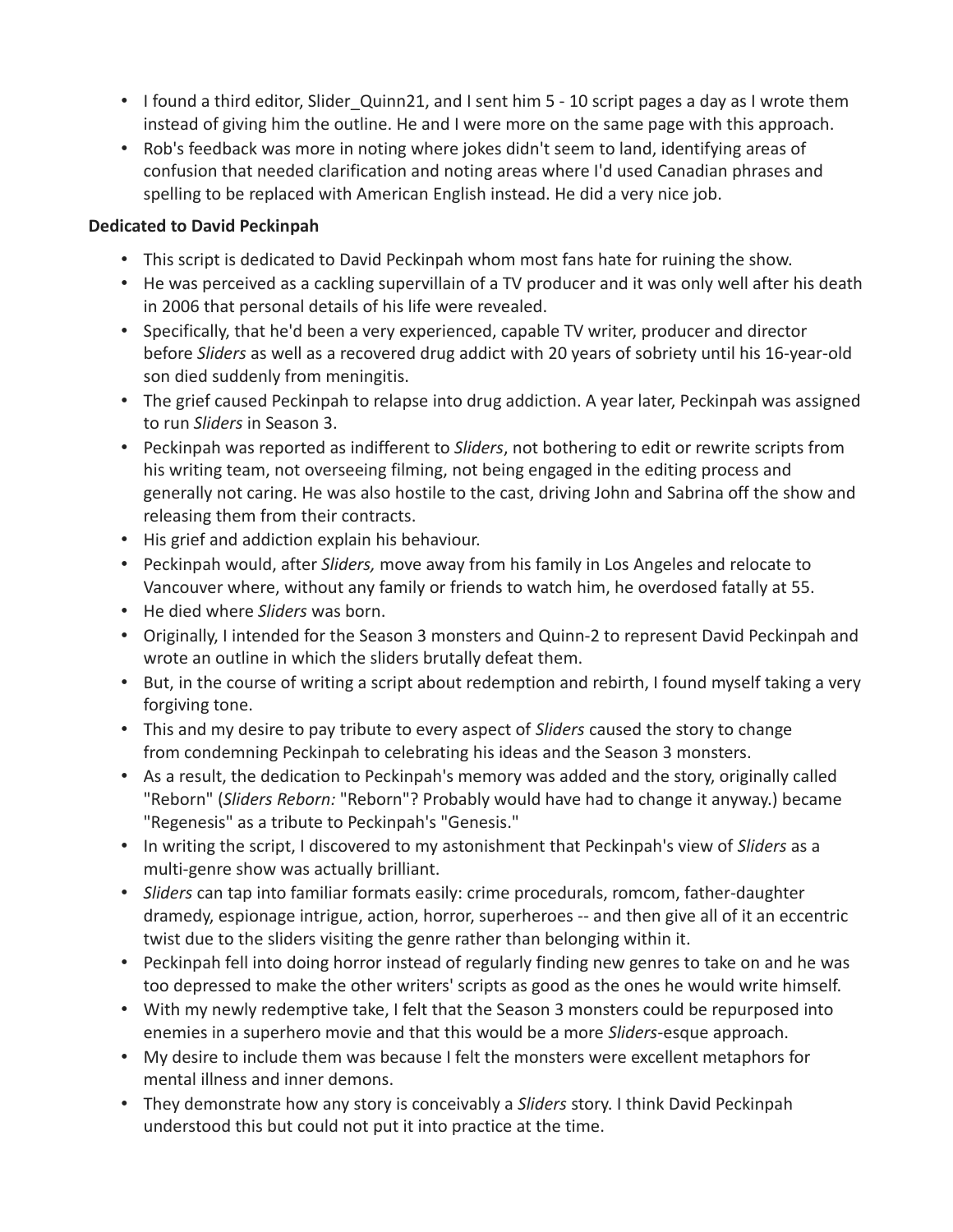## **Feedback**

Feedback on "Regenesis" was incredibly similar to "Revolution" in that the same story elements received both praise and criticism.

- Nigel Mitchell found the first two pages of the script with Brady and Rod Oaks and the two cops to be a total waste of time, irrelevant to the plot and completely unnecessary.
- Soren Berger appreciated the way the first two pages showed how the merged San Francisco has people living their lives within it and established that it's been 18 months since "Revelation."
- The merged San Francisco was felt to be a delightful concept for the series by some: Richard Chiang felt that it solving the problem of how to let the sliders have a happy ending (by getting home) while still letting them be sliders (the city contains alternate realities within itself) and he enjoyed the joke about how San Francisco has always been strange and this is just business as usual.
- The merged San Francisco was also regarded as a creative failure by others: Nigel Mitchell didn't think the concept was sufficiently explored, that the logistics of how the city could function were brushed off with jokes and the idea that the populace of San Francisco would accept this state of affairs was simply absurd.
- Genevieve Conrads enjoyed the investigation into the suicides and exploring how sliding is both a passion and a profession for Quinn, Wade, Rembrandt and Arturo and found the mystery of death scenes without bodies fascinating.
- John Fallaci felt that the investigation of the suicides was not clearly connected to Smarter Quinn's endgame until far too late in the story, that the hints were not sufficient, that Smarter Quinn should have appeared onscreen sooner and that the suicide investigations came at the expense of better exploring how the merged San Francisco works.
- Vicky Gordon found Laurel Hills-Mallory and her relationship with Quinn a delight, particularly when Laurel punches Quinn out and that it was humiliating for Quinn to be taken down by his teenaged daughter.
- Jennifer Sykes could not stand Laurel and felt that Laurel read like she was some avatar for someone in the author's own life.
- Grant DeWitt appreciated the presence of all the gay characters and the one transgendered individual and remarked that for a show set in San Francisco, this series had always been oddly short of gay people.
- Joy Farragher appreciated the effort at inclusivity but wondered why the script had no gay men and wondered if the author was inserting his lesbian friends into the story but didn't have any gay male friends to include (I am so sorry. Must try harder).
- Lyle Lawrence protested Diana Davis being gay, saying there was no evidence for this whatsoever in the series.
- Tembi Locke on Twitter liked my tweet pondering if Diana -- who described herself in "To Catch a Slider" as a 29-year-old who's never had a date with a man -- was a closeted woman. But Ms. Locke but did not comment further.
- Jennifer Sykes liked the suicide prevention scenes aside from Madelyn's sequence, which she found to be very weak (nobody seemed to like the Madelyn sequence. I'm sorry).
- Wallace Herricks felt that the sliders easily averting suicides trivialized the problems of depression, especially with Quinn only failing because he shared a face with the instigator of the suicides.